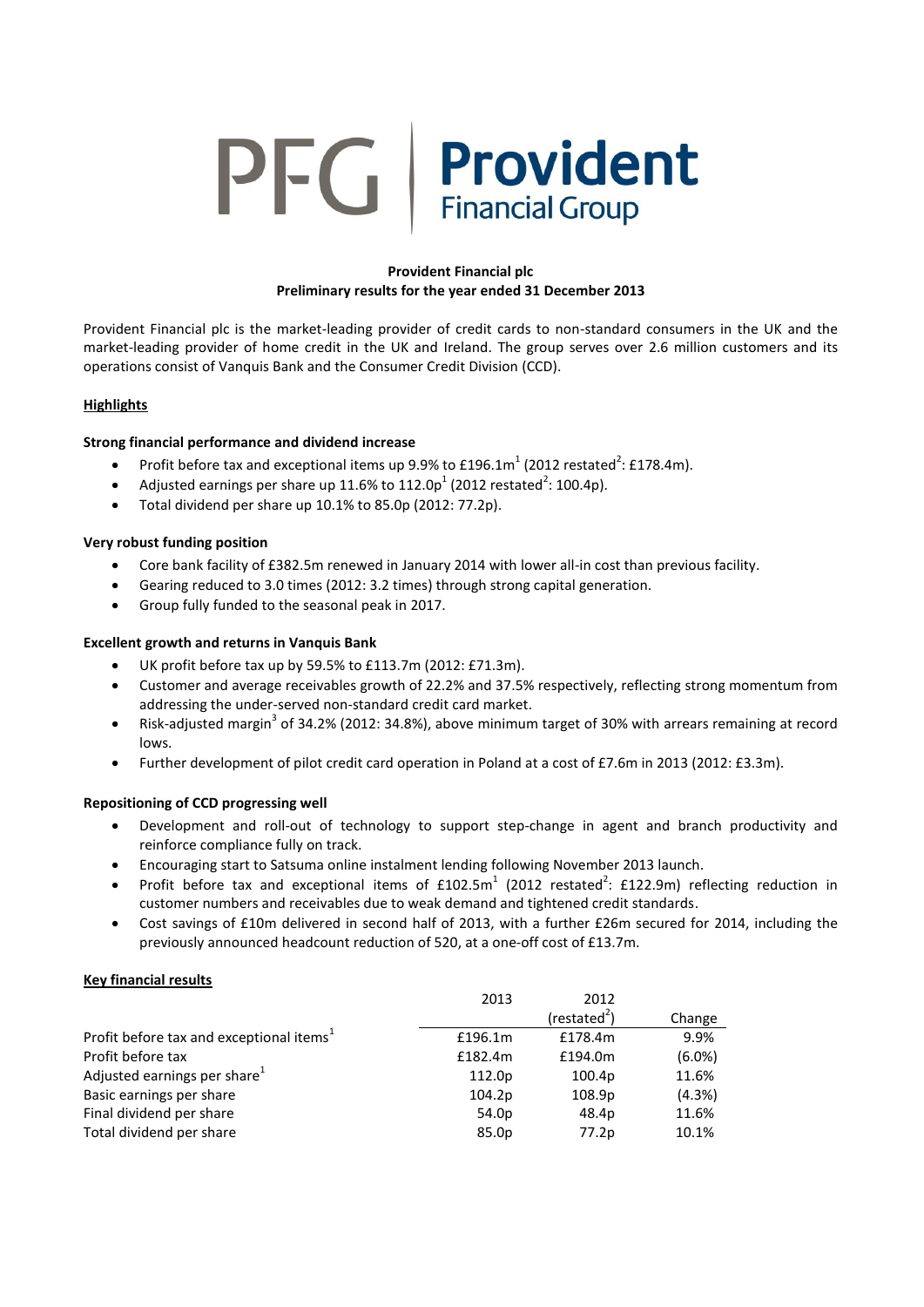#### **Peter Crook, Chief Executive, commented:**

"I am very pleased to announce adjusted earnings per share growth of 11.6% in 2013 and a 10.1% increase in the dividend for the year which is fully supported by strong capital generation and a very robust funding and liquidity position.

Vanquis Bank has produced another excellent performance with UK profits up 60%. Credit standards have remained tight and the business continues to generate strong customer growth and margins through developing the underserved non-standard credit card market.

Good progress is being made in repositioning the home credit business as a leaner, better-quality, more modern, highreturns business whilst the Satsuma online instalment lending product has made an encouraging start following its launch in November 2013.

The group has made a good start in the first two months of 2014. Vanquis Bank has continued to trade strongly and the home credit business is seeing a consistent improvement in credit quality and collections performance."

| <b>Enquiries:</b>                    | Today         | <b>Thereafter</b> |
|--------------------------------------|---------------|-------------------|
| Media                                |               |                   |
| David Stevenson, Provident Financial | 020 7404 5959 | 01274 351351      |
| Gill Ackers/Nick Cosgrove, Brunswick | 020 7404 5959 | 020 7404 5959     |
| <b>Investor Relations</b>            |               |                   |
| Gary Thompson, Provident Financial   | 020 7404 5959 | 01274 351351      |
| investors@providentfinancial.com     |               |                   |

- *1 Profit before tax in 2013 is stated before an exceptional item of £13.7m in respect of the cost of a business restructuring within CCD. Profit before tax in 2012 is stated before an exceptional credit of £15.6m comprising: (i) a £17.7m curtailment credit in respect of the defined benefit pension scheme; and (ii) a £2.1m charge relating to the impairment of goodwill in respect of Cheque Exchange Limited, a business originally acquired in 2001 and now subsumed within CCD.*
- *2 Profit before tax in 2012 has been restated from £181.1m to £178.4m following the mandatory adoption of the amended IAS 19, 'Employee Benefits' from 1 January 2013. The retrospective application has resulted in a £2.7m reduction in profit before tax in 2012 with a corresponding adjustment to the actuarial movement taken through the statement of comprehensive income. There has been no impact on the 2012 balance sheet.*
- *3 Revenue less impairment as a percentage of average receivables for the year ended 31 December.*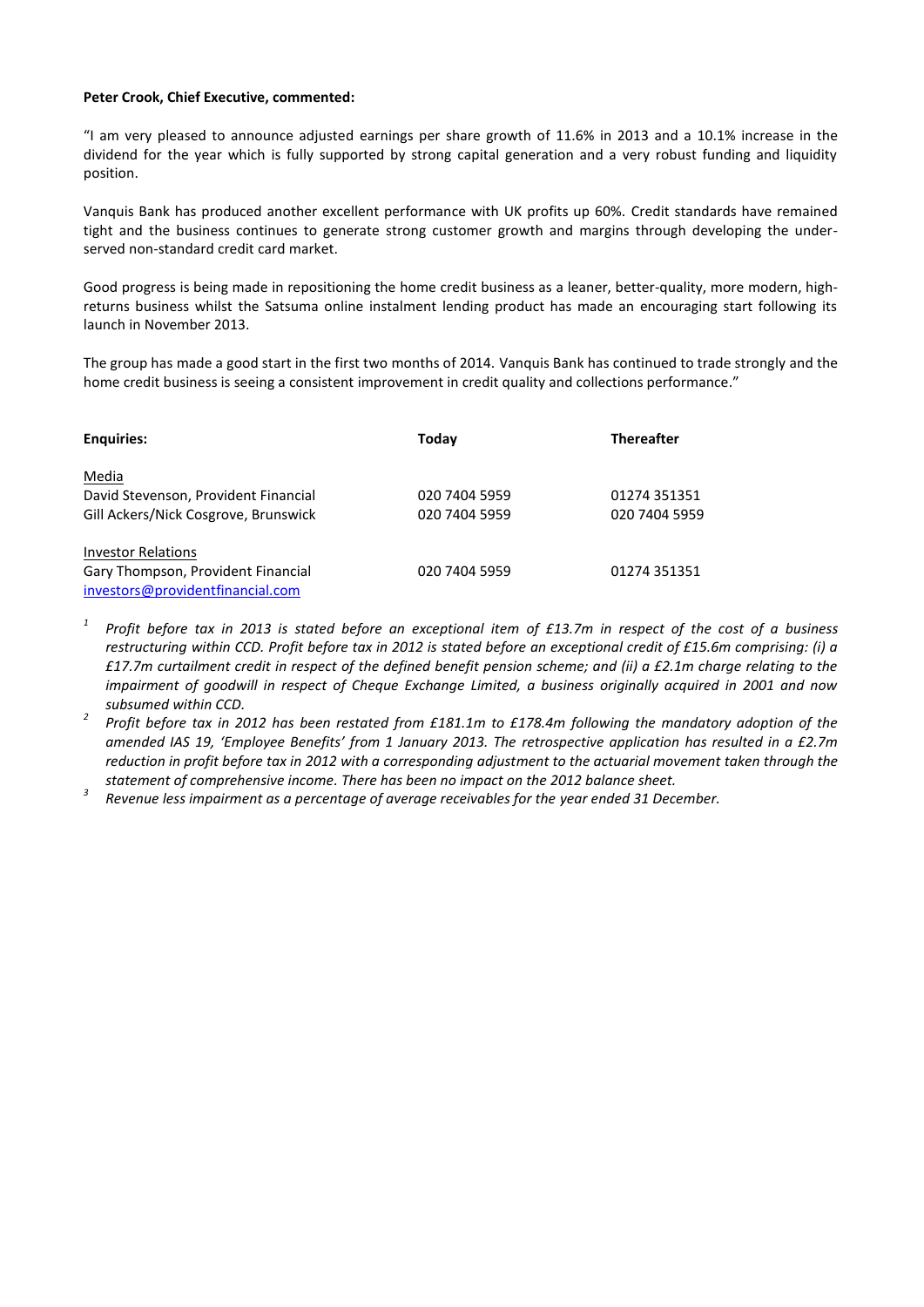#### **Group summary**

The group has reported a strong set of results with profit before tax and exceptional items, up 9.9% to £196.1m (2012 restated: £178.4m). Vanquis Bank continues to experience strong growth and margins whilst CCD has experienced weak demand from the home credit customer base. Adjusted earnings per share of 112.0p (2012 restated: 100.4p) grew by 11.6%, a faster rate than pre-tax earnings primarily reflecting the reduction in the statutory rate of UK corporation tax from 24% to 23% on 1 April 2013. An exceptional cost of £13.7m has been recognised in 2013 relating to the repositioning of the CCD business, including the redundancy costs associated with a reduction in headcount of 520.

Vanquis Bank has delivered another excellent performance in 2013 with UK profit before tax up 59.5% to £113.7m (2012: £71.3m). Further investment in the customer acquisition programme delivered new customer bookings of 411,000 (2012: 375,000) and a year-end customer count of 1,099,000, a year-on-year increase of 22.2%. This growth, when combined with the credit line increase programme to established customers, produced average receivables growth of 37.5%. Credit standards were unchanged in 2013 and, as a result, delinquency levels have continued to run at record lows for the business against the backdrop of a stable employment market. This has allowed Vanquis Bank to deliver a risk-adjusted margin of 34.2% (2012: 34.8%), well ahead of its minimum target of 30%.

The pilot credit card operation in Poland has successfully developed the credit tools required to underwrite business consistent with achieving the group's target returns. The focus is now on developing the marketing and distribution of its credit card and, alongside, testing other products that deliver its revolving credit proposition and broaden its appeal to the target audience. As previously indicated, the cost of the pilot during 2013 was £7.6m (2012: £3.3m). The start-up losses associated with the pilot are expected to continue at a similar rate through the first half of 2014.

CCD's profit before tax and exceptional items in 2013 was £102.5m (2012 restated: £122.9m) reflecting difficult trading conditions. Demand for credit remains weak due to very low home credit customer confidence and the persistent pressure on household incomes from rising food, fuel and utility bills. In addition, as part of the focus on driving returns in the home credit business, significantly tighter credit standards are now being applied which, as expected, is reducing the flow of new customers into the business. As a result, customer numbers and year-end receivables showed year-onyear reductions of 17.3% and 14.9% respectively. The ratio of impairment to revenue increased from 33.0% in 2012 to 38.7% in 2013 of which 3% is attributable to the increase in the revenue yield from 89.0% to 96.0%, with the remainder reflecting the deterioration in the arrears profile during the first nine months of the year. This deterioration is predominantly a result of weak demand as those customers not wishing to take further credit have less incentive to bring their accounts up to date and, therefore, typically remain in mild arrears. It is, however, encouraging that the implementation of standardised arrears and collections processes combined with tighter credit standards saw the collections performance and the arrears profile stabilise during the fourth quarter and begin to improve through the first two months of 2014.

The repositioning of the home credit business as a leaner, better-quality, more modern, high returns business is progressing well. In particular, the development and roll-out of the smart phone and tablet apps that support the stepchange in productivity and compliance across the agent and branch network are fully on track and expected to be substantially completed in 2014. The credit quality of the receivables book is also improving through a combination of tighter credit standards and early benefits from the standardisation of collections and arrears processes. These improvements form part of the broader 'One Best Way' programme which will embed tried and tested best practices across the business in 2014, supported by technology and investment in people. The first phase of the cost reduction programme implemented in July 2013 delivered savings of £10m in the second half of the year. The second phase was successfully completed in December 2013, taking the total headcount reduction in 2013 to 520 or 17% of the workforce, and securing further savings of £26m in 2014.

Early results following the launch of Satsuma, CCD's online direct repayment loan product, are encouraging and fully confirm the potential of a business capable of delivering the group's target returns. The capability is being built to support a faster roll-out from late 2014.

The group's funding and liquidity positions remain strong with gearing of 3.0 times (2012: 3.2 times). The group has recently entered into a new £382.5m syndicated facility maturing in May 2017 and cancelled all existing committed bank facilities. The all-in cost of the new facility is lower than the cancelled facility with consistent terms, conditions and financial covenant package. Headroom on the group's committed facilities at 31 December 2013 amounted to £235m and, including the additional capacity available for Vanquis Bank to take retail deposits, total funding capacity amounted to £527m. The group's committed debt facilities, together with the retail deposits programme at Vanquis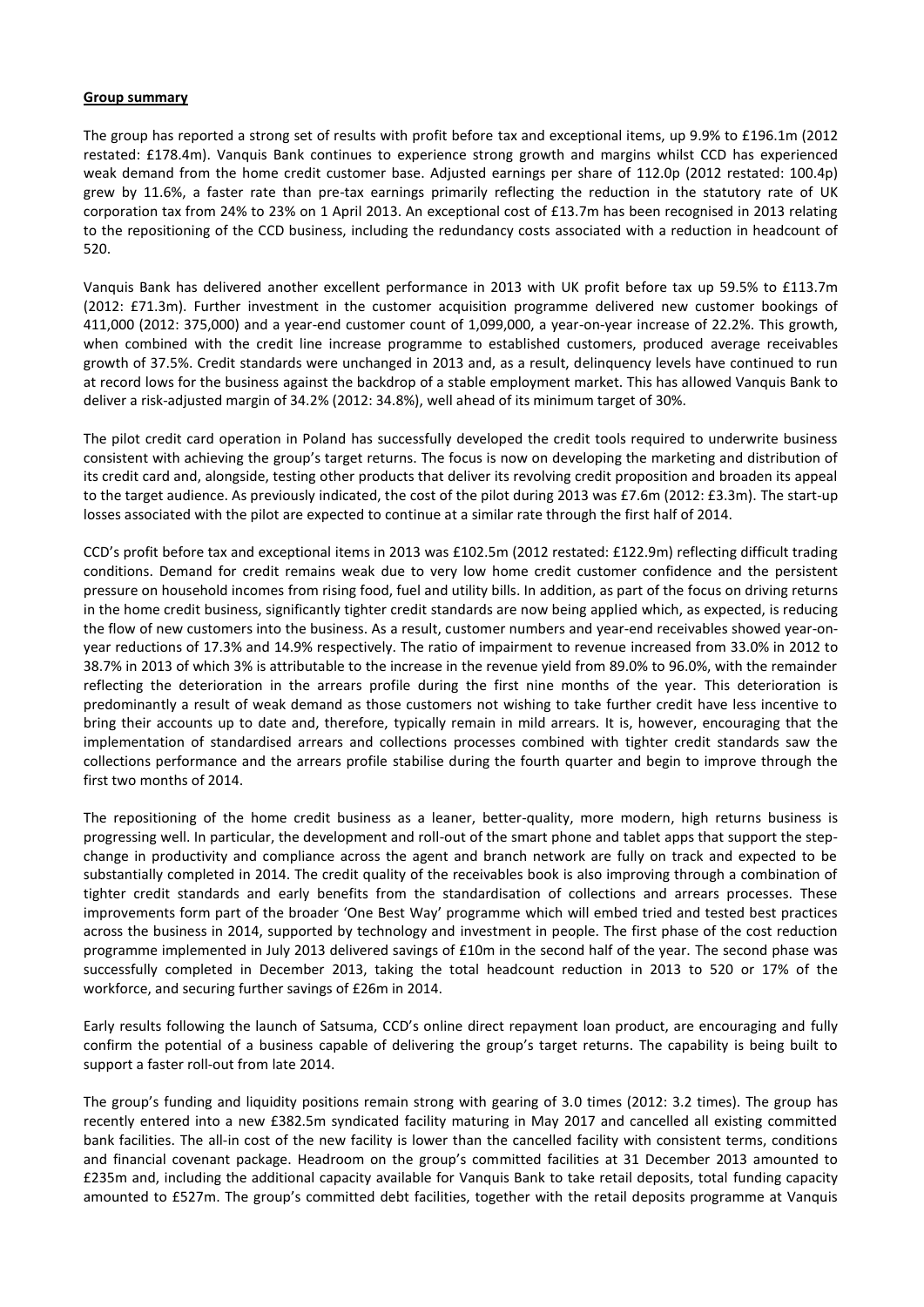Bank, are now sufficient to fund contractual maturities and projected growth in the business until the seasonal peak in 2017.

The group generated capital of £139.2m (2012: £107.7m) exceeding dividends in respect of 2013 of £116.0m (2012: £104.9m).

The proposed final dividend has been increased by 11.6% to 54.0p (2012: 48.4p) which, together with the 7.6% increase in the interim dividend, represents a 10.1% increase in the total dividend per share to 85.0p (2012: 77.2p). Dividend cover for 2013, prior to exceptional items, is 1.32 times (2012 restated: 1.30 times) and is consistent with the group's stated target of maintaining annual dividend cover of at least 1.25 times. The increase in the full-year dividend is supported by the group's growth in earnings and strong capital generation.

#### **Market conditions**

Vanquis Bank continues to experience strong demand from developing the under-served non-standard UK credit card market. The business promotes financial inclusion by bringing the benefits of credit cards to consumers who are typically declined by mainstream lenders, helping people to establish or rebuild their credit profiles and enjoy the increasing utility of card-based credit, including online shopping. Vanquis Bank's 'low and grow' approach to extending credit and high levels of customer contact underpin a sustainable, responsible lending model.

The marketing activity of competitors has continued to increase but it has had no discernible impact on overall new account bookings as evidenced by the strong momentum from the customer acquisition programme. Effective marketing and the continued development of distribution channels generated record new account bookings of 411,000, up from 375,000 in 2012. Whilst Vanquis Bank customers are typically in more regular employment than home credit customers, the business has demonstrated that it is considerably less sensitive to changes in the employment market than mainstream card issuers. Whilst UK unemployment has shown a modest reduction in 2013, the business has continued to apply tight credit standards with the result being that delinquency levels have continued to run at record lows.

Within CCD, home credit customer confidence remains very low and household disposable incomes and living standards have suffered from the persistent rises in food, fuel and utility bills which have been particularly steep in the past two years. Home credit customers tend to be hourly paid with a bias towards more casual, temporary and parttime employment. Consequently, any recovery in income levels will typically lag the broader economy and is not yet evident. In addition, as part of the repositioning of the business, underwriting standards were tightened significantly during the final quarter of 2013 and contributed to an overall reduction in customer numbers of 17.3% during 2013.

The competitive landscape in the home credit market remains unchanged with around 500 active participants in the UK. Whilst home credit is the right product for the vast majority of existing customers, as demonstrated by very high customer satisfaction, better-quality customers have greater choice than in the past because of the growth in alternative formats, including short-term payday or instalment credit products accessible online and high street credit providers including rent to own. These dynamics underpin the new strategy for CCD which involves updating the home credit business and focussing on returns as opposed to growth whilst investing in broadening the customer and product proposition through Satsuma in the online instalment lending segment of the non-standard market.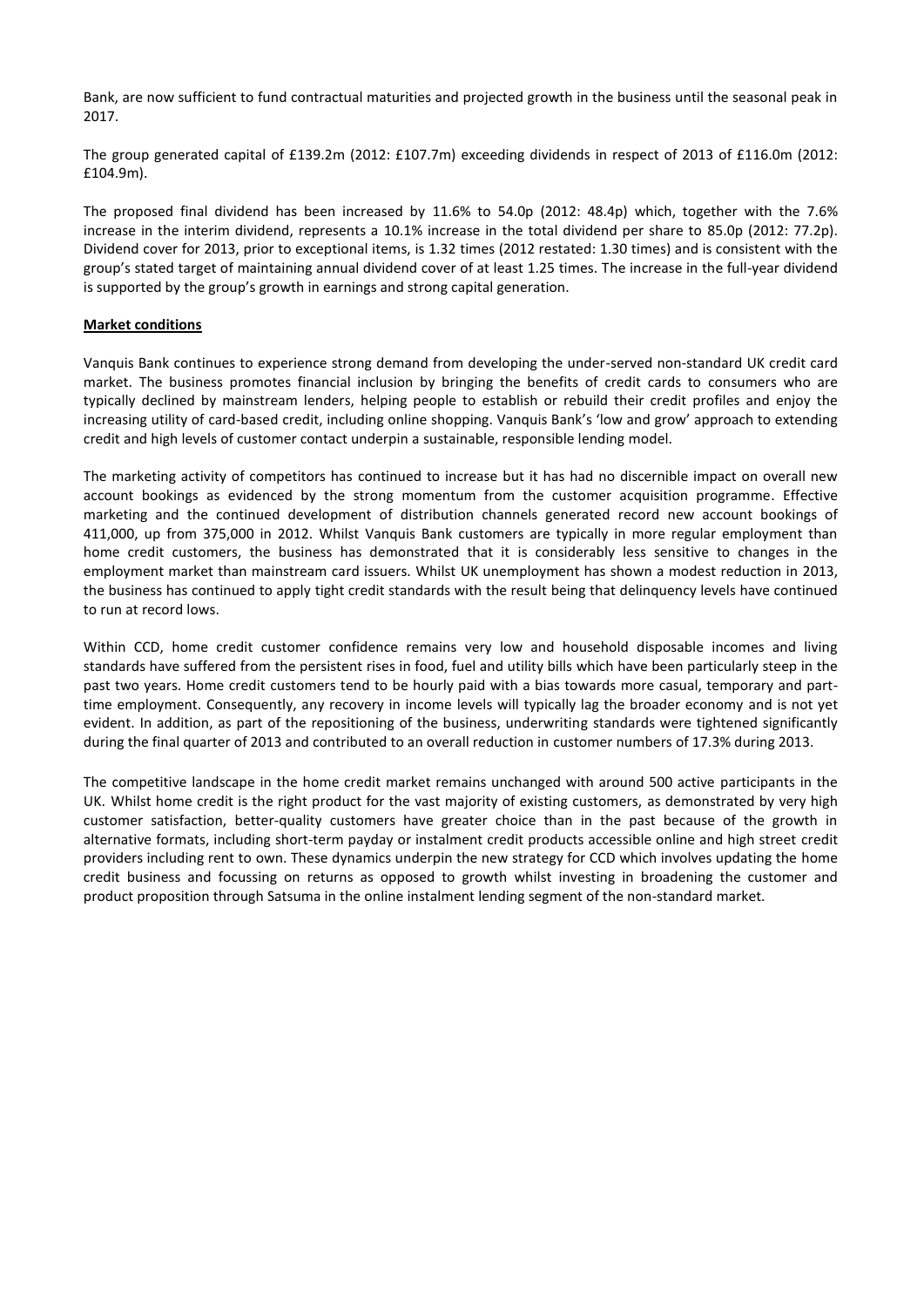## **Vanquis Bank**

#### **Business performance**

Vanquis Bank generated profit before tax of £106.1m in 2013 (2012: £68.0m) analysed as follows:

|                           |       | Year ended 31 December |         |  |        |
|---------------------------|-------|------------------------|---------|--|--------|
|                           | 2013  | 2012                   |         |  | Change |
|                           | £m    | £m                     | %       |  |        |
| Profit/(loss) before tax: |       |                        |         |  |        |
| - UK                      | 113.7 | 71.3                   | 59.5    |  |        |
| - Poland                  | (7.6) | (3.3)                  | (130.3) |  |        |
| <b>Total Vanquis Bank</b> | 106.1 | 68.0                   | 56.0    |  |        |

#### Vanquis Bank - UK

| 2013<br>Change<br>2012<br>$\mathsf{fm}$<br>$\mathsf{fm}$ | % |
|----------------------------------------------------------|---|
|                                                          |   |
|                                                          |   |
|                                                          |   |
| Customer numbers ('000)<br>1,099<br>899<br>22.2          |   |
| Year-end receivables<br>861.3<br>641.5<br>34.3           |   |
| 739.1<br>37.5<br>Average receivables<br>537.4            |   |
|                                                          |   |
| 378.8<br>283.0<br>33.9<br>Revenue                        |   |
| (126.3)<br>(95.9)<br>(31.7)<br>Impairment                |   |
| Revenue less impairment<br>252.5<br>187.1<br>35.0        |   |
|                                                          |   |
| Risk-adjusted margin <sup>1</sup><br>34.2%<br>34.8%      |   |
|                                                          |   |
| (104.3)<br>(87.4)<br>(19.3)<br>Costs                     |   |
| (34.5)<br>(28.4)<br>(21.5)<br>Interest                   |   |
|                                                          |   |
| Profit before tax<br>113.7<br>71.3<br>59.5               |   |

*1 Revenue less impairment as a percentage of average receivables for the year ended 31 December.*

Vanquis Bank performed very strongly in 2013, reporting UK profits ahead of management's internal plans and 59.5% higher than last year. Further strong growth in the receivables book together with delinquency running at record lows have enabled the UK business to deliver a post-tax return on equity well above its target rate of 30%. Surplus distributable capital generated in 2013 amounted to £53.0m, up from £26.1m in 2012, and the business has paid dividends of £30.0m to Provident Financial during the year.

The demand for non-standard credit cards has remained strong and the business generated a flow of 1.62 million (2012: 1.56 million) applications during 2013 as a result of continued investment in its customer acquisition programme. New customer bookings of 411,000 (2012: 375,000) were a record high and reflected an acceptance rate of 25% (2012: 24%) against unchanged underwriting standards.

The growth in customer numbers, together with the credit line increase programme to customers who have established a sound payment history, produced a 37.5% increase in average receivables and a 33.9% increase in revenue. Returns from the 'low and grow' approach to extending credit remain consistently strong and are underpinned by average credit line utilisation of around 75% which delivers a strong stream of revenue whilst maintaining a relatively low level of contingent risk from undrawn credit lines.

The combination of a stable UK employment market and the application of consistently tight underwriting have resulted in delinquency levels continuing to run at record lows for the business. Accordingly, the increase in impairment of 31.7% was lower than the 37.5% increase in average receivables.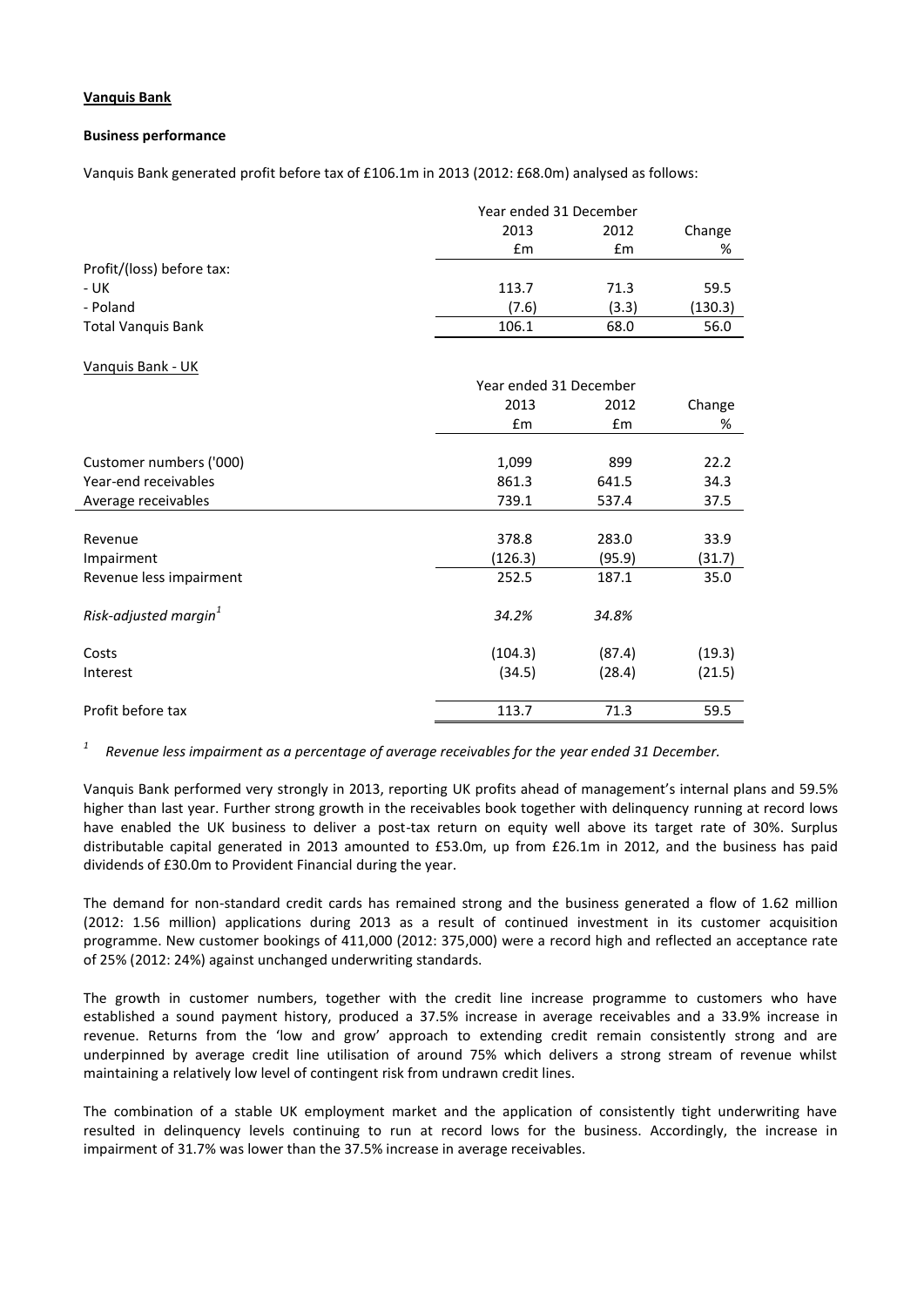The favourable delinquency performance through the year has resulted in an annualised risk-adjusted margin of 34.2% compared with 34.8% in 2012. The risk-adjusted margin in 2012 benefited from a more significant fall in delinquency levels than that experienced in 2013.

As previously reported, during the second half of 2013 Vanquis Bank changed the timing of the sale of its Repayment Option Plan (ROP) product to customers from the welcome call to the activation call, which is approximately one week later. This has had a modest impact on the penetration of the product into the customer base. In addition, following feedback from a series of customer focus groups, the business has also taken the opportunity to make further enhancements to the product's features, including the addition of a waiver of one default fee per annum for all ROP customers.

Based on current delinquency trends and after taking into account the changes made to the ROP product, the riskadjusted margin is expected to moderate to between 32% and 33% during 2014 and remain above the target level of 30% thereafter.

Cost growth of 19.3% was well below the 33.9% increase in revenue as the business continues to benefit from operational gearing. The business has outgrown its central London premises on which the lease is due to expire in 2014. New space has now been secured nearby which will accommodate future growth and result in an increase in property costs of £1.5m.

Interest costs of £34.5m (2012: £28.4m) increased by 21.5% during 2013 compared with the growth in average receivables of 37.5%. This reflects the reduction in Vanquis Bank's blended funding rate from 7.2% in 2012 to 6.4% in 2013 due to the progressive benefit from taking retail deposits. Assuming market rates remain stable, Vanquis Bank's overall funding rate is expected to reduce to just below 6% in 2014 as the proportion of funding provided by retail deposits increases.

#### **Business development**

The pilot credit card operation in Poland has successfully developed the credit tools required to underwrite new business capable of supporting Vanquis Bank's target returns. This follows the implementation of the second generation scorecards in October 2013 which draw on much broader data from multiple bureau sources.

The focus is now on developing the marketing and distribution of the credit card in order to lift new customer volumes which, to date, have been running at around 2,500 per month based on distribution through brokers, which are a traditional and still important sales channel in Poland, and to a lesser extent the emerging internet channel. The business is actively trialling telesales, direct mail and face-to-face sales, as well as testing television and radio advertising for the first time. Alongside the credit card, the business is starting to test other products that deliver its revolving credit proposition and broaden its appeal to the target audience.

Credit line utilisation is comparable to the UK, which is important to generating a healthy revenue stream whilst managing the risk associated with undrawn lines. At present, however, the Polish customer has a much greater propensity to use the card to access cash rather than at the point of sale. This is likely to change as online shopping develops and as recent EU legislation reduces the interchange fees payable by retailers on credit card transactions.

At the end of 2013, the Polish pilot operation had 25,000 customers (2012: 9,000) and a receivables book of £5.3m (2012: £1.8m). In line with expectations, the cost of the pilot in 2013 was £7.6m (2012: £3.3m). The start-up losses associated with the pilot are expected to continue at a similar rate through the first half of 2014.

The Ministry of Finance in Poland issued draft proposals containing amendments to Polish consumer law in August 2013. The draft proposals were updated in December 2013 and include introducing a further restriction on the cost of credit that limits non-interest charges to 50% of the credit granted. This is in addition to the existing limit on interest charges of four times the Lombard rate (currently 4%, giving a limit of 16%). The draft proposals may be subject to further amendment and require clarification in a number of areas. The final regulatory changes are expected to be published and incorporated in legislation over the coming months. Whilst the current draft proposals are not expected to have a material impact on Vanquis Bank, it is almost certain to have a significant impact on providers of high-cost short-term credit, including payday lenders, that have grown very rapidly in Poland in recent years. This may alter the competitive landscape for consumer credit in Poland and allow Vanquis Bank to position its credit card and possibly other revolving credit products to meet the opportunity this may present.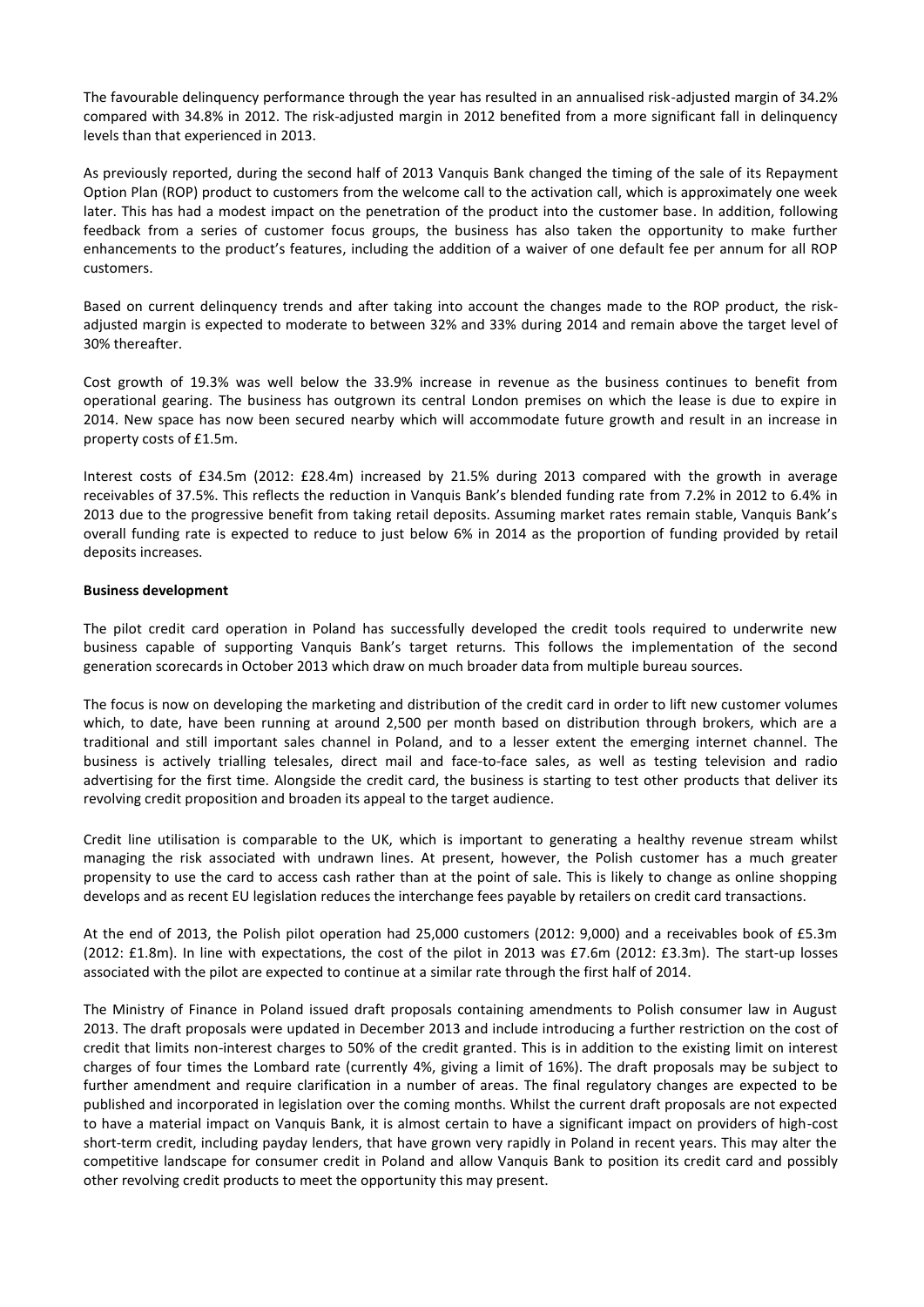#### **Business performance**

CCD generated a profit before tax of £102.5m in 2013 (2012 restated: £122.9m) as set out below:

|                                   | Year ended 31 December |               |        |
|-----------------------------------|------------------------|---------------|--------|
|                                   | $2013^1$               | $2012^2$      | Change |
|                                   | £m                     | $\mathsf{fm}$ | %      |
|                                   |                        |               |        |
| Customer numbers ('000)           | 1,511                  | 1,827         | (17.3) |
| Year-end receivables              | 740.0                  | 869.6         | (14.9) |
| Average receivables               | 725.8                  | 782.7         | (7.3)  |
|                                   |                        |               |        |
| Revenue                           | 697.1                  | 696.9         |        |
| Impairment                        | (269.7)                | (230.2)       | (17.2) |
| Revenue less impairment           | 427.4                  | 466.7         | (8.4)  |
| Revenue yield <sup>3</sup>        | 96.0%                  | 89.0%         |        |
| Impairment % revenue $4$          | 38.7%                  | 33.0%         |        |
| Risk-adjusted margin <sup>5</sup> | 58.9%                  | 59.6%         |        |
| Costs                             | (285.6)                | (297.6)       | 4.0    |
| Interest                          | (39.3)                 | (46.2)        | 14.9   |
| Profit before tax                 | 102.5                  | 122.9         | (16.6) |

*1 2013 profit before tax is stated before an exceptional item of £13.7m in respect of the cost of a business restructuring within CCD.*

*2 Profit before tax in 2012 has been restated from £125.1m to £122.9m following the mandatory retrospective adoption of the amended IAS 19, 'Employee Benefits' from 1 January 2013.* 

*3 Revenue as a percentage of average receivables for the year ended 31 December.*

*4 Impairment as a percentage of revenue for the year ended 31 December.* 

*5 Revenue less impairment as a percentage of average receivables for the year ended 31 December.*

CCD's performance during 2013 reflected difficult trading conditions. Demand for credit was weak with customer confidence at the lowest level recorded for many years. Customers' household incomes were little changed on the previous year but disposable incomes saw further erosion due to continued rises in food, fuel and utility bills. Weaker demand has been particularly apparent amongst better-quality existing customers who are typically served with high value, longer duration loans that tend to be used for more discretionary items of expenditure. In addition, as part of the focus on driving returns in the home credit business, significantly tighter credit standards have been implemented which reduced the flow of new customers into the business through the final quarter of the year and contributed to customer numbers ending the year 17.3% lower than 2012.

Receivables at the end of December were 14.9% lower than the previous year and average receivables showed a yearon-year reduction of 7.3% due to a combination of weaker demand, tighter credit standards and lower customer recruitment.

The annualised revenue yield has strengthened to 96.0% at the end of December, up significantly from 89.0% at the end of last year. This primarily reflects the shift in mix of loans resulting from the reduction in demand for longer duration loans which carry a lower yield than shorter term products.

The ratio of impairment to revenue increased from 33.0% at December 2012 to 38.7% at the end of 2013. Approximately 3% of the increase is attributable to the increase in the revenue yield. The other influence was the deterioration in the arrears profile that occurred during the first nine months of the year. This resulted from weaker demand as those existing customers not wishing to take further credit have less incentive to bring their accounts up to date and typically remained in mild arrears. Whilst demand through the last quarter of the year remained weak, it is encouraging that early benefits from the implementation of standardised arrears and collections processes coupled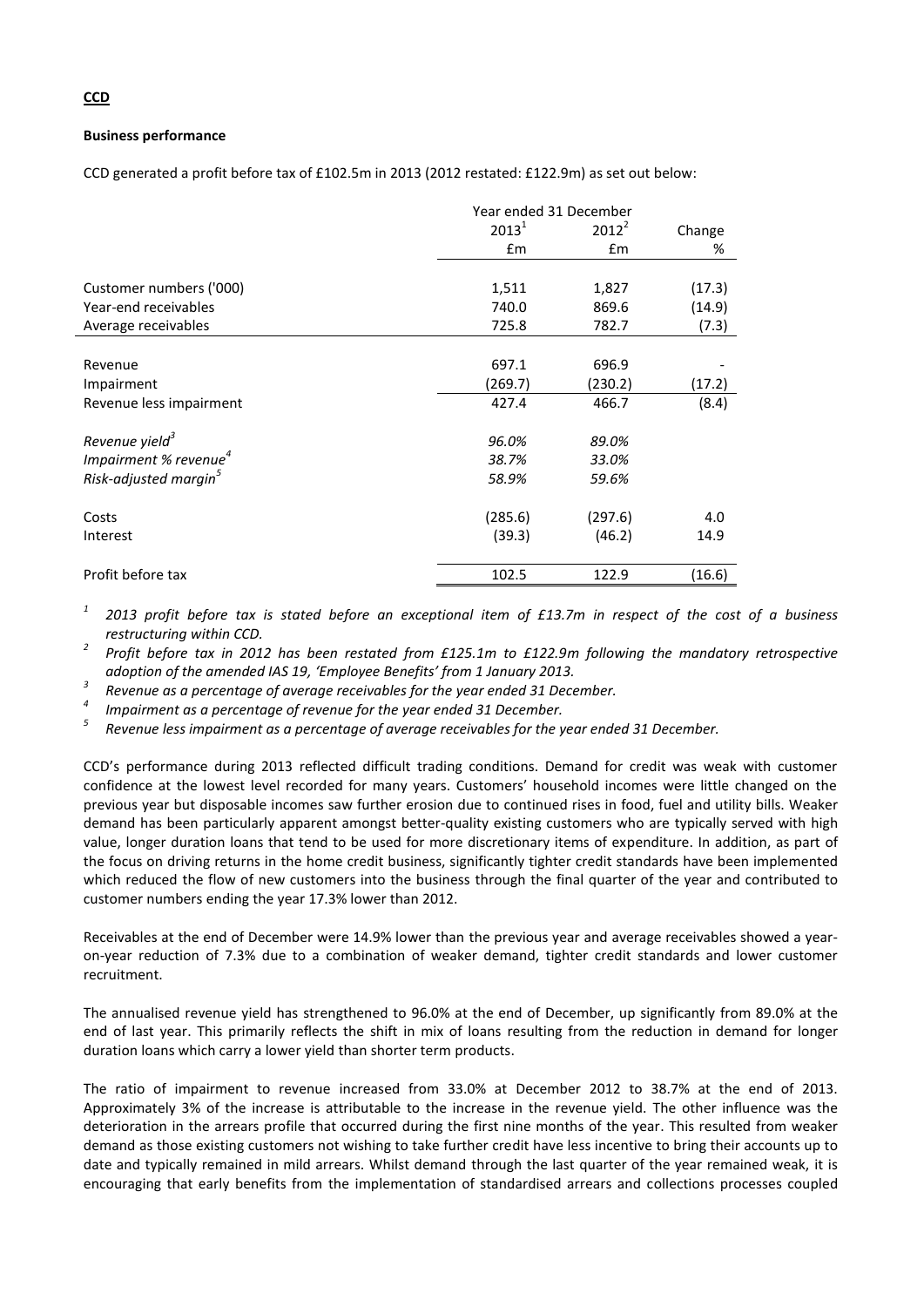with tighter credit standards mitigated any further deterioration and has produced a consistent improvement in yearon-year collections performance and arrears through the first two months of 2014.

Costs remained under close scrutiny throughout 2013 and the first phase of the cost reduction programme was implemented in July 2013. This included a reduction in field headcount of approximately 180 which delivered secondhalf cost savings of £10m and a 4% reduction in the cost base for 2013 as a whole. In November, the business announced the second phase of the cost reduction programme including further field and head office headcount reductions totalling 340. The related consultation period was successfully concluded in December. The cost reduction programme has secured £26m of further year-on-year savings in 2014. The headcount reductions recalibrate the ratio of customer numbers to employees and operational spans of control back to 2007 levels based on planned business volumes in 2014.

An exceptional cost of £13.7m has been incurred in 2013 in respect of the restructuring costs within CCD.

Interest costs in 2013 were 14.9% lower than last year reflecting the 7.3% reduction in average receivables and a reduction in the funding rate for the business from 7.4% to 6.8%.

#### **Business development**

The strategic plan to reposition CCD over the next two years outlined at the Investor & Analyst Event in November 2013 is progressing well. The plan involves developing CCD into a broader based lending business. The home credit business is being repositioned as a leaner, better-quality, more modern business with an emphasis on driving returns rather than growth whilst investment is directed at broadening the customer and product proposition through developing online instalment lending under the Satsuma brand.

#### Home credit

Repositioning the home credit business to focus primarily on delivering returns as opposed to growth involves a stronger emphasis on serving good-quality customers drawn from the core home credit demographic.

It is important to recognise that home credit continues to fill an important need for consumers in the non-standard market, providing access to credit for those who might otherwise be financially excluded. Consumers on low incomes and tight budgets require affordable credit in order to manage the peaks and troughs in their household budgets or one-off items of expenditure that may arise. They value the simple, flexible and transparent nature of the home credit product with its fixed weekly repayments and no additional fees or charges whatsoever, even if a payment is missed, as well as the weekly relationship with their agent who typically lives in the same community and genuinely understands their needs. This is demonstrated by consistently high levels of customer satisfaction in excess of 90%. The high contact between agents and customers together with agents' commission being based on collections, rather than amounts lent, further reinforces Provident Financial's responsible lending approach.

The repositioning of the business requires investment in technology and people in order to: (i) update the customer proposition; (ii) standardise best practice; (iii) access significant cost savings through improved efficiency; and (iv) implement market-leading compliance as regulation migrates from the Office of Fair Trading (OFT) to the more exacting Financial Conduct Authority (FCA) regime. Progress to date is fully on track.

The development and roll-out of the smart phone collections app and related 'Chip and Pin' technology to allow customers to make electronic payments is well underway. The collections app has been readily accepted and is being used by almost all of the 2,500 agents that carry iPhones, resulting in cost savings and compliance improvements, as well as saving each agent an estimated two to three hours a week previously spent on administrative paperwork. The Android version of the collections app that runs on the smart phones carried by the majority of agents has now been released with strong early uptake.

The business is now trialling the use of tablet devices for field managers which effectively provides them with a mobile office. This will free up significant time currently spent on office-based administration as the technology is rolled-out during 2014, allowing managers to spend more time with agents and assisting with arrears cases. Work has begun on the development of an agent app to support electronic loans documentation which is scheduled to be available later in 2014. This will eliminate paper, saving a significant amount of agent and back office time. Equally importantly, it will allow the business to enforce and evidence compliance to a level that is virtually impossible to achieve in a paper-based environment. In the medium term, the home credit business may benefit from the inevitable shake-out from the 500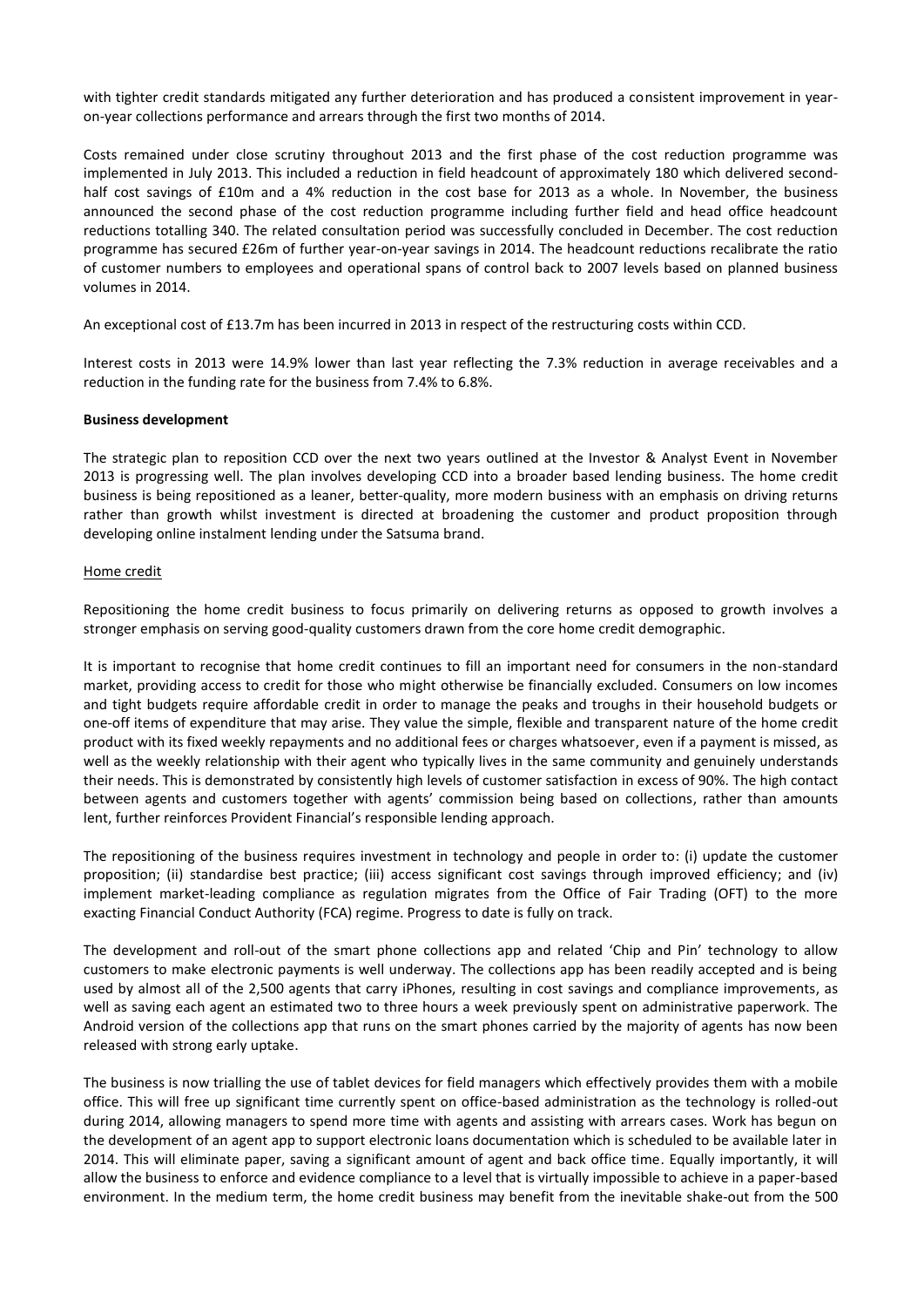or so smaller operators in the UK who are likely to find the transition to the FCA regulatory regime from April 2014 a significant challenge.

To keep the home credit business relevant to customers in the digital age, the 24/7 prepaid reloadable MasterCard, together with an online customer portal which allows customers to top-up their card against agent pre-approved limits, was launched in September in one region and continues to progress well. Full roll-out will take place in the second half of 2014.

The credit quality of the receivables book has now begun to show consistent improvement. This results from a combination of much tighter underwriting standards being applied to new customers and some excellent early progress from the standardisation of collections and arrears processes which form an important element of the broader 'One Best Way' programme that will embed tried and tested best practice across the business in 2014. The people agenda is also beginning to yield benefits. The process for attracting and training agents and driving improved agency performance is now in place and has seen an improvement in agent turnover, in particular a significant reduction in the number of vacant agencies. Managers throughout the business are undergoing formal leadership training in 2014 based on analysis recently completed to clearly define success factors which are properly aligned with business performance and recognised through reward and recognition.

## Satsuma

The online loans market, which is primarily served by payday at present, is estimated to be some four times the size of the home credit market and is growing as customer preferences change. With the backdrop of clearer, tighter regulation around payday lending, there is likely to be a shift in demand from payday loans to instalment loans as the restrictions on the use of rollovers and continuous payment authorities by payday lenders take effect. Accordingly, as part of the repositioning of CCD, Satsuma was launched in November after a trial period which proved that an online direct repayment product was capable of delivering the group's target returns.

Satsuma addresses those applicants of sufficient credit quality whose preference is to access small-sum credit online and make weekly repayments direct from their bank account without the need for an agent visit. It should also appeal to those existing home credit customers whose credit status has improved and supports an online lending relationship. More broadly, online credit of up to 12 months in duration is relevant to a proportion of applicants declined a Vanquis Bank credit card as well as the significant audience of non-standard consumers that occupy the segment of the market between Vanquis Bank and the home credit business.

In order to maintain the group's responsible approach to lending, the Satsuma product retains many of the features of the home credit product. There are no extra charges, weekly payments are fixed based on a pre-determined schedule, customers have regular contact with a telephone agent and there are a number of forbearance procedures in place for those who get into financial difficulty. In addition, the back office processes of Satsuma are utilising the highly effective distribution, underwriting and collections capabilities of both CCD and Vanquis Bank.

As at 31 December, Satsuma had 9,000 customers and a receivables book of £1.8m. It is expected to broadly breakeven in 2014 as the investment takes place to build scale.

## **Central costs**

Central costs in 2013 were unchanged at £12.5m (2012 restated: £12.5m).

#### **Exceptional items**

An exceptional cost of £13.7m has been recognised in 2013 relating to the restructuring of the CCD business, including the redundancy costs associated with 520 employees.

An exceptional credit of £15.6m arose in 2012 in respect of a curtailment credit of £17.7m following the removal of the link to final salary at retirement from the group's defined benefit pension scheme and a £2.1m charge relating to the impairment of goodwill in respect of a small subsidiary within CCD.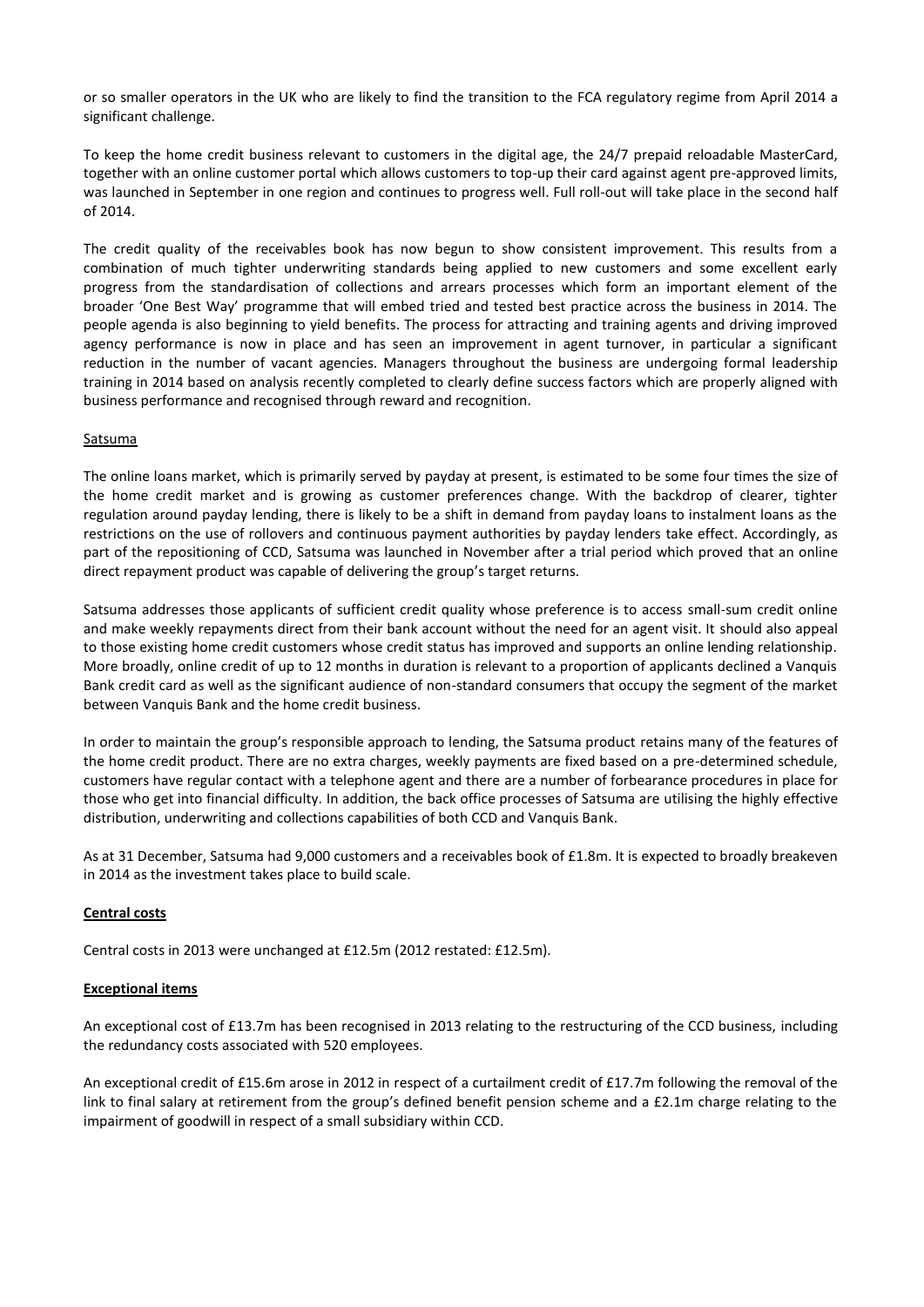## **Taxation**

The tax charge for 2013 represents an effective rate of 22.7% (2012: 24.5%) on profit before tax and exceptional items, and is close to the UK corporation tax rate which reduced from 24% to 23% on 1 April 2013. The group is expected to benefit in future years from the rate reductions announced by the Government and enacted in the 2013 Finance Act.

## **Dividends**

The proposed final dividend has been increased by 11.6% to 54.0p (2012: 48.4p) which, together with the 7.6% increase in the interim dividend, represents a 10.1% increase in the total dividend per share to 85.0p (2012: 77.2p). Dividend cover for 2013, prior to exceptional items, was 1.32 times (2012 restated: 1.30 times) and is consistent with the group's stated target of maintaining annual dividend cover of at least 1.25 times. The increase in the full-year dividend is supported by the group's growth in earnings and strong capital generation.

## **Funding and capital**

The group's funding and liquidity positions are strong. The group's credit rating from Fitch Ratings was reviewed in June 2013 and remains unchanged at BBB with a stable outlook.

During 2013, the group continued to strengthen its funding base through the successful launch of its fourth retail bond in March raising £65m at a coupon of 6.0% and a duration of eight and a half years. As at 31 December 2013, Vanquis Bank had taken £435.1m of retail deposits, up from £327.4m at the end of 2012, which represents 51% (2012: 51%) of Vanquis Bank's UK receivables compared with the maximum level permitted by the Prudential Regulation Authority (PRA) of 90%. Due to the high level of committed debt funding and the contraction in the CCD receivables book, the flow of new funds from the retail deposits programme has been managed to relatively modest levels during 2013 through appropriate pricing.

Subsequent to the year end, the group entered into a new £382.5m syndicated bank facility maturing in May 2017 and cancelled the existing facility of £382.5m which was due to expire in May 2015. The syndicate continues to comprise the group's core relationship banks and the all-in cost of funds is lower than the previous facility with consistent terms, conditions and financial covenant package.

The group continues to be highly capital generative, consistent with its strategy of developing and growing businesses which generate high returns on capital to support the group's dividend policy. In 2013, capital generated amounted to £139.2m (2012: £107.7m) compared with dividends in respect of 2013 of £116.0m (2012: £104.9m). The strong capital generation of the group has resulted in gearing reducing to 3.0 times (2012: 3.2 times) against a banking covenant limit of 5.0 times.

Headroom on the group's committed debt facilities at 31 December 2013 amounted to £235m which, together with the recent renewal of bank facilities and the retail deposits programme at Vanquis Bank, is sufficient to fund contractual maturities and projected growth in the business until the seasonal peak in 2017.

The group's funding rate during 2013 was 6.8%, down from 7.5% in 2012 due to the benefit of the Vanquis Bank retail deposits programme. The group's funding rate is expected to moderate further to approximately 6.5% for 2014.

## **Regulation**

The FCA consultation which set out the detailed proposals for the new regulatory regime for consumer credit closed in December 2013. The consultation covered key features of the authorisation, supervision and enforcement regimes, as well as conduct rules and guidance including a new draft rule book. The FCA is now considering the consultation responses and plans to issue final rules and guidance by the end of February or early March 2014, ready for the transfer in April 2014 when the FCA supersedes the OFT as the regulator for consumer credit.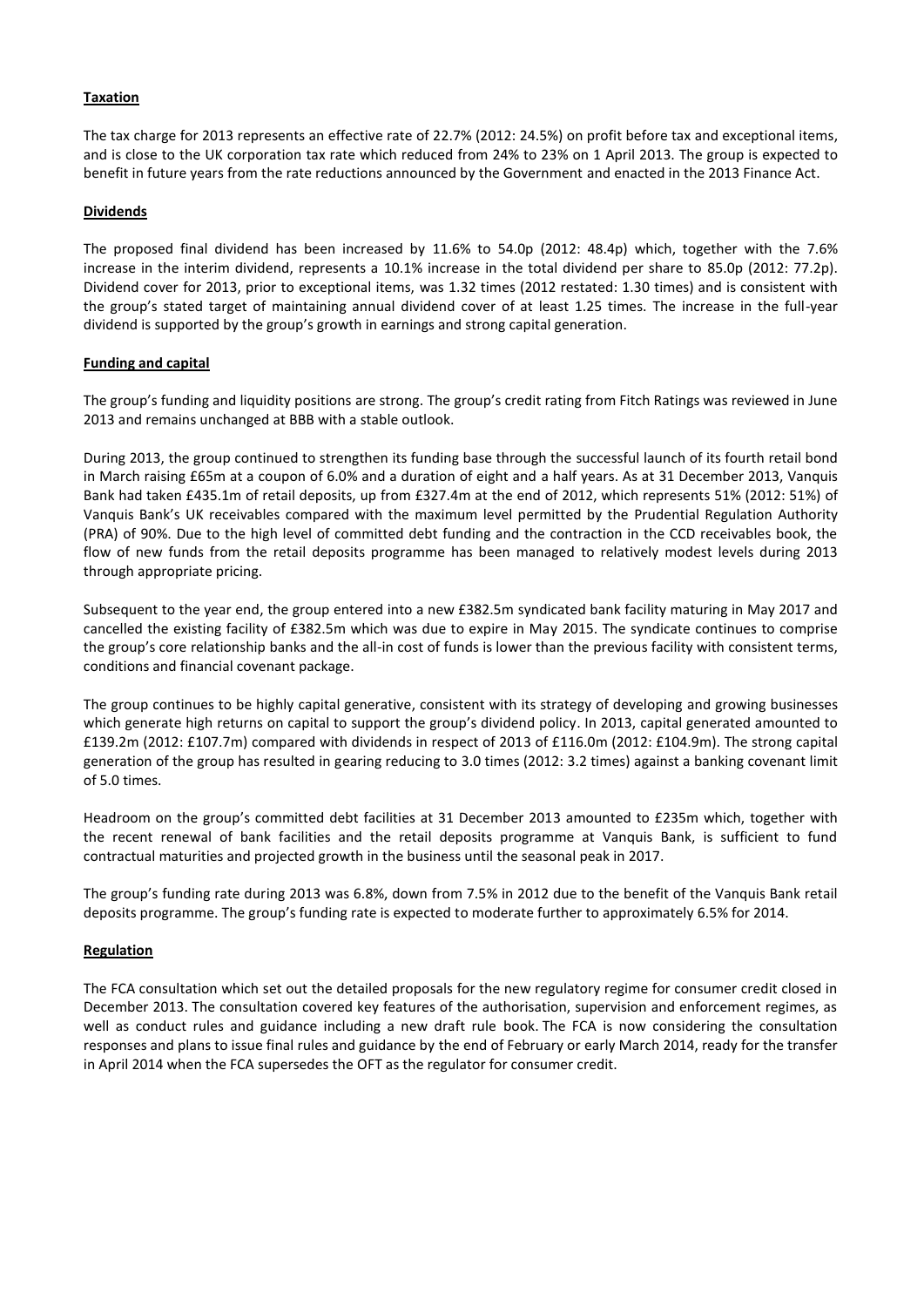## **Outlook**

The group's funding and liquidity positions are strong, allowing it to meet contractual debt maturities and fund its internal growth plans through to the seasonal peak in 2017.

Vanquis Bank is continuing to deliver strong growth and financial returns, with the UK business making excellent progress in building towards its medium-term target of 1.3 to 1.5 million customers. The pilot credit card operation in Poland has developed an effective set of credit tools and the focus has now shifted to the development, marketing and distribution of its revolving credit proposition.

There is excellent momentum behind the programme that will be substantially completed in 2014 to reposition the home credit business and the Satsuma online instalment lending business has made an encouraging start following its launch in November 2013. The capability is being built to support a more rapid development of the Satsuma business from late 2014.

The group has made a good start in the first two months of 2014. Vanquis Bank has continued to trade strongly and the home credit business is seeing a consistent improvement in credit quality and collections performance.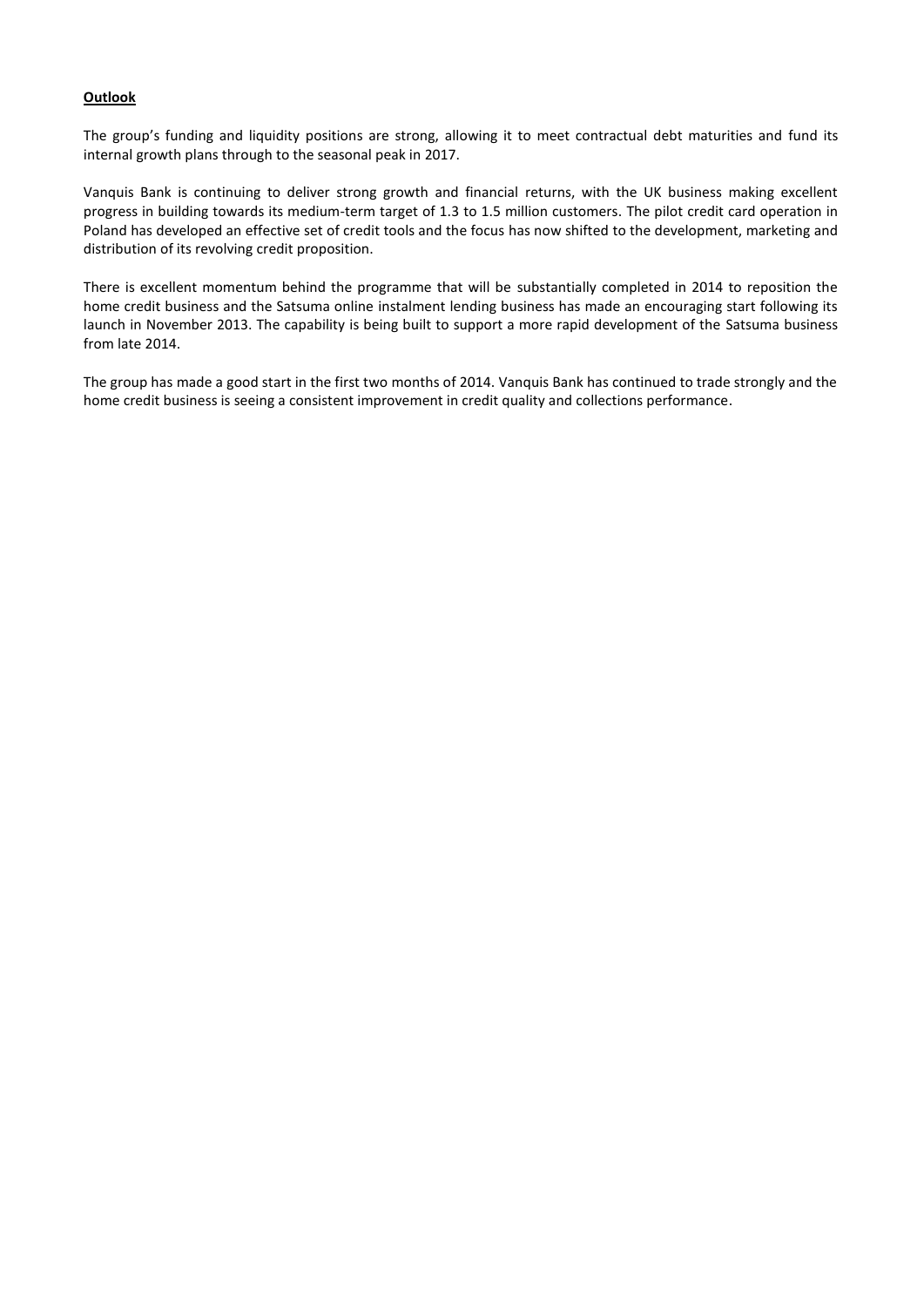# **Consolidated income statement for the year ended 31 December**

|                                                         |             | 2013    | 2012       |
|---------------------------------------------------------|-------------|---------|------------|
|                                                         | <b>Note</b> |         | (restated) |
|                                                         |             | £m      | £m         |
| Revenue                                                 | 2           | 1,078.1 | 980.0      |
| Finance costs                                           |             | (74.2)  | (74.7)     |
| Operating costs                                         |             | (559.5) | (478.8)    |
| Administrative costs                                    |             | (262.0) | (232.5)    |
| Administrative costs before exceptional items           |             | (248.3) | (248.1)    |
| <b>Exceptional items</b>                                | 2           | (13.7)  | 15.6       |
| <b>Total costs</b>                                      |             | (895.7) | (786.0)    |
| <b>Profit before taxation</b>                           | 2           | 182.4   | 194.0      |
| Profit before taxation and exceptional items            | 2           | 196.1   | 178.4      |
| <b>Exceptional items</b>                                | 2           | (13.7)  | 15.6       |
| Tax charge                                              | 3           | (41.4)  | (48.0)     |
| Profit for the year attributable to equity shareholders |             | 141.0   | 146.0      |

All of the above activities relate to continuing operations.

# **Consolidated statement of comprehensive income for the year ended 31 December**

|                                                             |      | 2013  | 2012       |
|-------------------------------------------------------------|------|-------|------------|
|                                                             | Note |       | (restated) |
|                                                             |      | £m    | £m         |
| Profit for the year attributable to equity shareholders     |      | 141.0 | 146.0      |
| Other comprehensive income:                                 |      |       |            |
| - cash flow hedges                                          |      | 2.7   | (0.6)      |
| - actuarial movements on retirement benefit asset           |      | (3.9) | (11.4)     |
| - exchange differences on translation of foreign operations |      | (0.2) |            |
| - tax on items taken directly to other comprehensive income | 3    | 0.3   | 2.8        |
| - impact of change in UK tax rate                           | 3    | 0.3   | (0.1)      |
| Other comprehensive income for the year                     |      | (0.8) | (9.3)      |
| Total comprehensive income for the year                     |      | 140.2 | 136.7      |

#### **Earnings per share**

|              |             | 2013  | 2012       |
|--------------|-------------|-------|------------|
|              | <b>Note</b> |       | (restated) |
|              |             | pence | pence      |
| <b>Basic</b> | 4           | 104.2 | 108.9      |
| Diluted      | 4           | 102.2 | 106.9      |

#### **Dividends per share**

|                             | <b>Note</b> | 2013  | 2012  |
|-----------------------------|-------------|-------|-------|
|                             |             | pence | pence |
| Proposed final dividend     |             | 54.0  | 48.4  |
| Total dividend for the year |             | 85.0  | 77.2  |
| Paid in the year*           |             | 79.4  | 71.1  |

\* The total cost of dividends paid in the year was £108.4m (2012: £96.1m).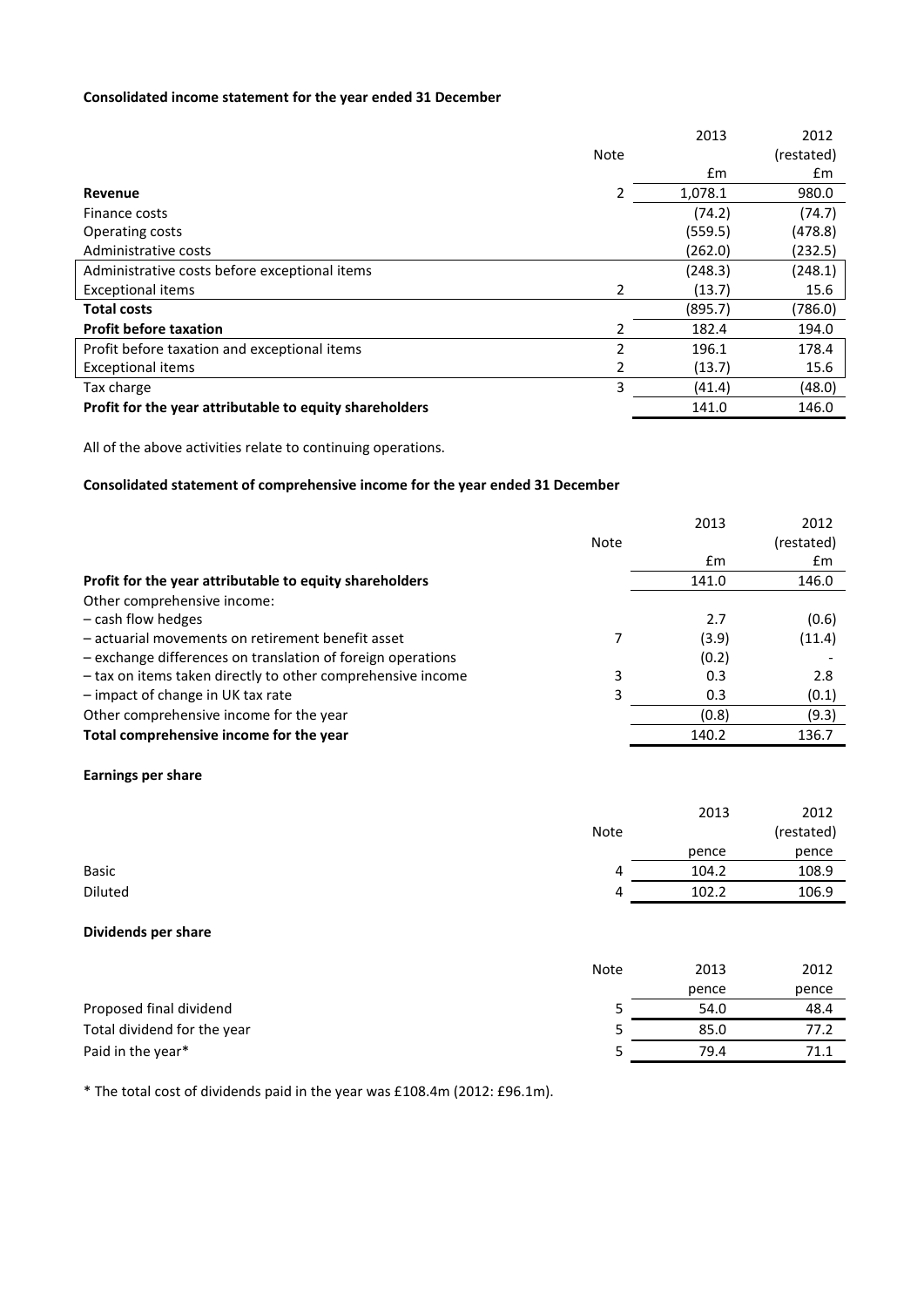# **Consolidated balance sheet as at 31 December**

|                                     | Note | 2013       | 2012       |
|-------------------------------------|------|------------|------------|
|                                     |      | £m         | £m         |
| <b>ASSETS</b>                       |      |            |            |
| <b>Non-current assets</b>           |      |            |            |
| Other intangible assets             |      | 8.1        | 9.5        |
| Property, plant and equipment       |      | 22.8       | 23.9       |
| Financial assets:                   |      |            |            |
| - amounts receivable from customers | 6    | 79.7       | 97.5       |
| - derivative financial instruments  |      |            | 8.1        |
| Retirement benefit asset            | 7    | 29.2       | 23.0       |
| Deferred tax assets                 |      | 3.5        | 6.1        |
|                                     |      | 143.3      | 168.1      |
| <b>Current assets</b>               |      |            |            |
| Financial assets:                   |      |            |            |
| - amounts receivable from customers | 6    | 1,526.9    | 1,416.3    |
| - derivative financial instruments  |      | 5.5        |            |
| - cash and cash equivalents         |      | 119.0      | 79.1       |
| - trade and other receivables       |      | 15.5       | 23.0       |
|                                     |      | 1,666.9    | 1,518.4    |
| <b>Total assets</b>                 | 2    | 1,810.2    | 1,686.5    |
| <b>LIABILITIES</b>                  |      |            |            |
| <b>Current liabilities</b>          |      |            |            |
| <b>Financial liabilities:</b>       |      |            |            |
| - bank and other borrowings         |      | (121.2)    | (169.8)    |
| - derivative financial instruments  |      |            | (2.0)      |
| - trade and other payables          |      | (65.8)     | (60.6)     |
| Current tax liabilities             |      | (36.3)     | (37.7)     |
|                                     |      | (223.3)    | (270.1)    |
| <b>Non-current liabilities</b>      |      |            |            |
| <b>Financial liabilities:</b>       |      |            |            |
| - bank and other borrowings         |      | (1, 163.4) | (1,031.6)  |
| - derivative financial instruments  |      | (6.7)      | (9.4)      |
|                                     |      | (1, 170.1) | (1,041.0)  |
| <b>Total liabilities</b>            |      | (1, 393.4) | (1, 311.1) |
| <b>NET ASSETS</b>                   | 2    | 416.8      | 375.4      |
|                                     |      |            |            |
| <b>SHAREHOLDERS' EQUITY</b>         |      |            |            |
| Share capital                       |      | 28.9       | 28.7       |
| Share premium                       |      | 150.6      | 148.1      |
| Other reserves                      |      | 17.2       | 13.2       |
| <b>Retained earnings</b>            |      | 220.1      | 185.4      |
| <b>TOTAL EQUITY</b>                 |      | 416.8      | 375.4      |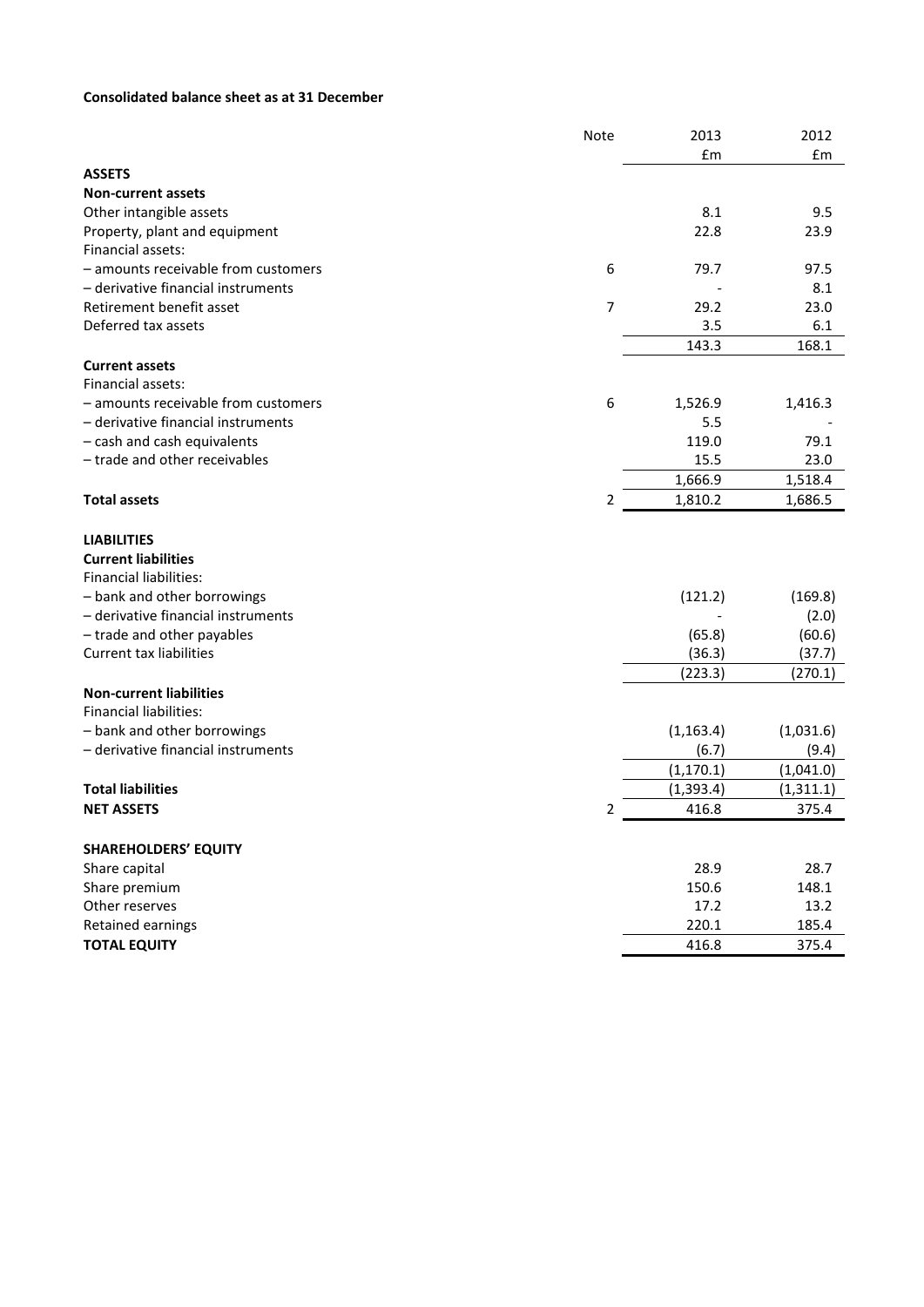# **Consolidated statement of changes in shareholders' equity for the year ended 31 December**

|                                                  |      | Share                        | Share                    | Other                    | Retained   |            |
|--------------------------------------------------|------|------------------------------|--------------------------|--------------------------|------------|------------|
|                                                  |      | capital                      | premium                  | reserves                 | earnings   | Total      |
|                                                  | Note |                              |                          |                          | (restated) | (restated) |
|                                                  |      | £m                           | £m                       | £m                       | £m         | £m         |
| At 1 January 2012                                |      | 28.5                         | 146.0                    | 9.4                      | 142.3      | 326.2      |
| Profit for the year                              |      |                              |                          |                          | 146.0      | 146.0      |
| Other comprehensive income:                      |      |                              |                          |                          |            |            |
| - cash flow hedges                               |      |                              |                          | (0.6)                    |            | (0.6)      |
| - actuarial movements on retirement benefit      |      |                              |                          |                          |            |            |
| asset                                            | 7    |                              |                          |                          | (11.4)     | (11.4)     |
| - tax on items taken directly to other           |      |                              |                          |                          |            |            |
| comprehensive income                             | 3    |                              |                          | 0.1                      | 2.7        | 2.8        |
| - impact of change in UK tax rate                | 3    |                              |                          | (0.1)                    |            | (0.1)      |
| Other comprehensive income for the year          |      |                              | $\overline{\phantom{a}}$ | (0.6)                    | (8.7)      | (9.3)      |
| Total comprehensive income for the year          |      |                              | $\overline{\phantom{a}}$ | (0.6)                    | 137.3      | 136.7      |
| Transactions with owners:                        |      |                              |                          |                          |            |            |
| - issue of share capital                         |      | 0.2                          | 2.1                      |                          |            | 2.3        |
| - purchase of own shares                         |      |                              |                          | (0.1)                    |            | (0.1)      |
| - transfer of own shares on vesting of share     |      |                              |                          |                          |            |            |
| awards                                           |      |                              |                          | 3.7                      | (3.7)      |            |
| - share-based payment charge                     |      |                              |                          | 6.4                      |            | 6.4        |
| - transfer of share-based payment reserve        |      |                              |                          | (5.6)                    | 5.6        |            |
| - dividends                                      | 5    |                              |                          |                          | (96.1)     | (96.1)     |
| At 31 December 2012                              |      | 28.7                         | 148.1                    | 13.2                     | 185.4      | 375.4      |
| At 1 January 2013                                |      | 28.7                         | 148.1                    | 13.2                     | 185.4      | 375.4      |
| Profit for the year                              |      | $\qquad \qquad \blacksquare$ | $\overline{\phantom{a}}$ |                          | 141.0      | 141.0      |
| Other comprehensive income:                      |      |                              |                          |                          |            |            |
| - cash flow hedges                               |      |                              |                          | 2.7                      |            | 2.7        |
| - actuarial movements on retirement benefit      |      |                              |                          |                          |            |            |
| asset                                            | 7    |                              |                          |                          | (3.9)      | (3.9)      |
| - exchange differences on translation of foreign |      |                              |                          |                          |            |            |
| operations                                       |      |                              |                          |                          | (0.2)      | (0.2)      |
| - tax on items taken directly to other           |      |                              |                          |                          |            |            |
| comprehensive income                             | 3    |                              |                          | (0.6)                    | 0.9        | 0.3        |
| - impact of change in UK tax rate                | 3    |                              |                          | (0.2)                    | 0.5        | 0.3        |
| Other comprehensive income for the year          |      |                              | $\overline{\phantom{a}}$ | 1.9                      | (2.7)      | (0.8)      |
| Total comprehensive income for the year          |      |                              |                          | 1.9                      | 138.3      | 140.2      |
| Transactions with owners:                        |      |                              |                          |                          |            |            |
| - issue of share capital                         |      | 0.2                          | 2.5                      |                          |            | 2.7        |
| - purchase of own shares                         |      |                              |                          | (0.5)                    |            | (0.5)      |
| - transfer of own shares on vesting of share     |      |                              |                          |                          |            |            |
| awards                                           |      |                              |                          | 0.6                      | (0.6)      |            |
| - share-based payment charge                     |      |                              |                          | 7.4                      |            | 7.4        |
| - transfer of share-based payment reserve        |      |                              |                          | (5.4)                    | 5.4        |            |
| - dividends                                      | 5    |                              |                          | $\overline{\phantom{a}}$ | (108.4)    | (108.4)    |
| At 31 December 2013                              |      | 28.9                         | 150.6                    | 17.2                     | 220.1      | 416.8      |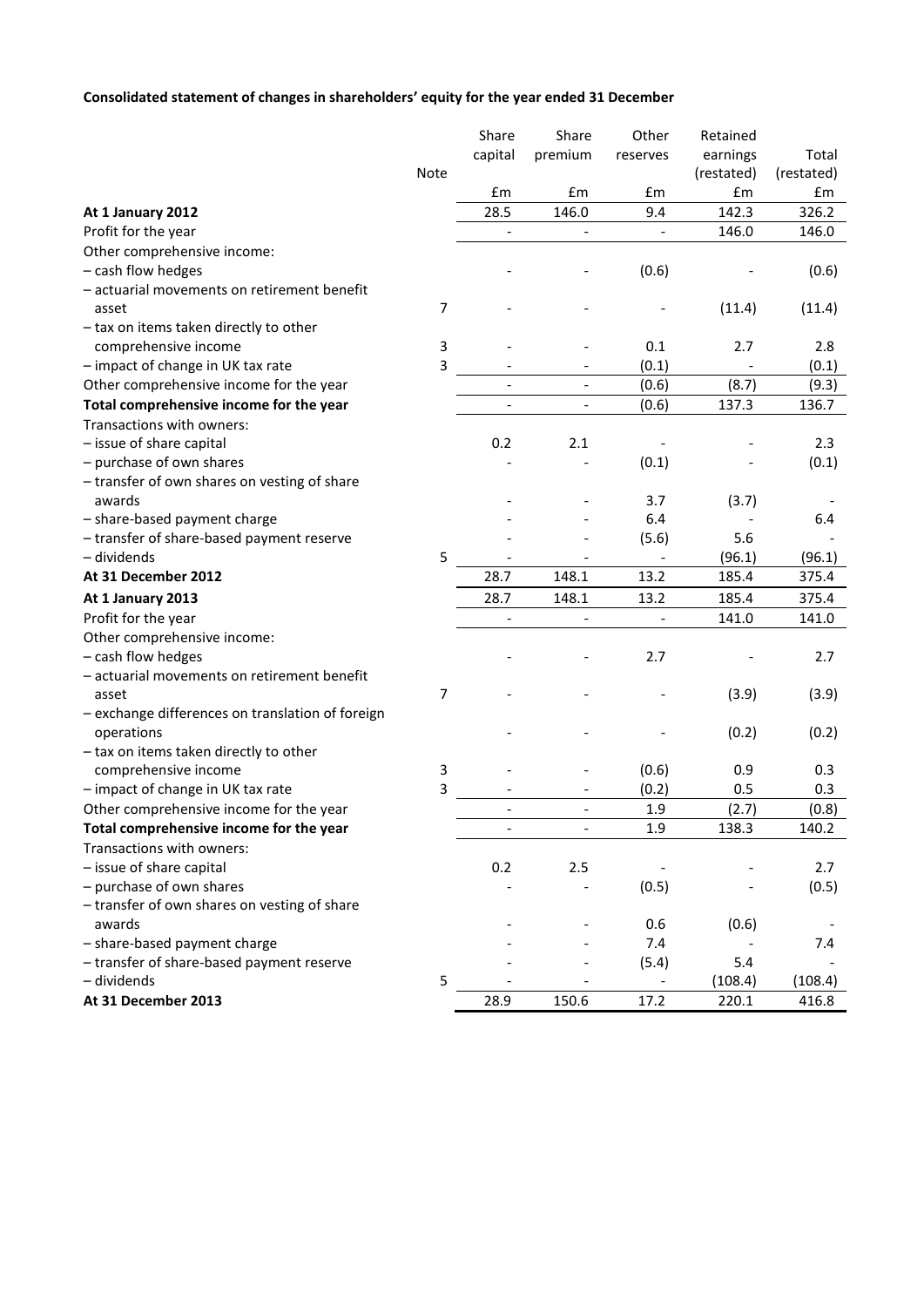# **Consolidated statement of cash flows for the year ended 31 December**

|                                                                | Note | 2013    | 2012    |
|----------------------------------------------------------------|------|---------|---------|
|                                                                |      | £m      | £m      |
| Cash flows from operating activities                           |      |         |         |
| Cash generated from operations                                 | 8    | 183.8   | 89.6    |
| Finance costs paid                                             |      | (70.0)  | (73.1)  |
| Tax paid                                                       |      | (39.6)  | (46.3)  |
| Net cash generated from/(used in) operating activities         |      | 74.2    | (29.8)  |
| Cash flows from investing activities                           |      |         |         |
| Purchase of intangible assets                                  |      | (3.0)   | (1.6)   |
| Purchase of property, plant and equipment                      |      | (7.3)   | (7.1)   |
| Proceeds from disposal of property, plant and equipment        |      | 1.5     | 1.3     |
| Net cash used in investing activities                          |      | (8.8)   | (7.4)   |
| Cash flows from financing activities                           |      |         |         |
| Proceeds from bank and other borrowings                        |      | 287.6   | 531.8   |
| Repayment of bank and other borrowings                         |      | (206.8) | (363.2) |
| Dividends paid to company shareholders                         | 5    | (108.4) | (96.1)  |
| Proceeds from issue of share capital                           |      | 2.7     | 2.3     |
| Purchase of own shares                                         |      | (0.5)   | (0.1)   |
| Net cash (used in)/generated from financing activities         |      | (25.4)  | 74.7    |
| Net increase in cash, cash equivalents and overdrafts          |      | 40.0    | 37.5    |
| Cash, cash equivalents and overdrafts at beginning of year     |      | 69.7    | 32.2    |
| Cash, cash equivalents and overdrafts at end of year           |      | 109.7   | 69.7    |
| Cash, cash equivalents and overdrafts at end of year comprise: |      |         |         |
| Cash at bank and in hand                                       |      | 119.0   | 79.1    |
| Overdrafts (held in bank and other borrowings)                 |      | (9.3)   | (9.4)   |
| Total cash, cash equivalents and overdrafts                    |      | 109.7   | 69.7    |
|                                                                |      |         |         |

Cash at bank and in hand includes £86.3m (2012: £52.3m) in respect of the liquid assets buffer, including other liquidity resources, held by Vanquis Bank in accordance with the PRA's liquidity regime. This buffer is not available to finance the group's day-to-day operations.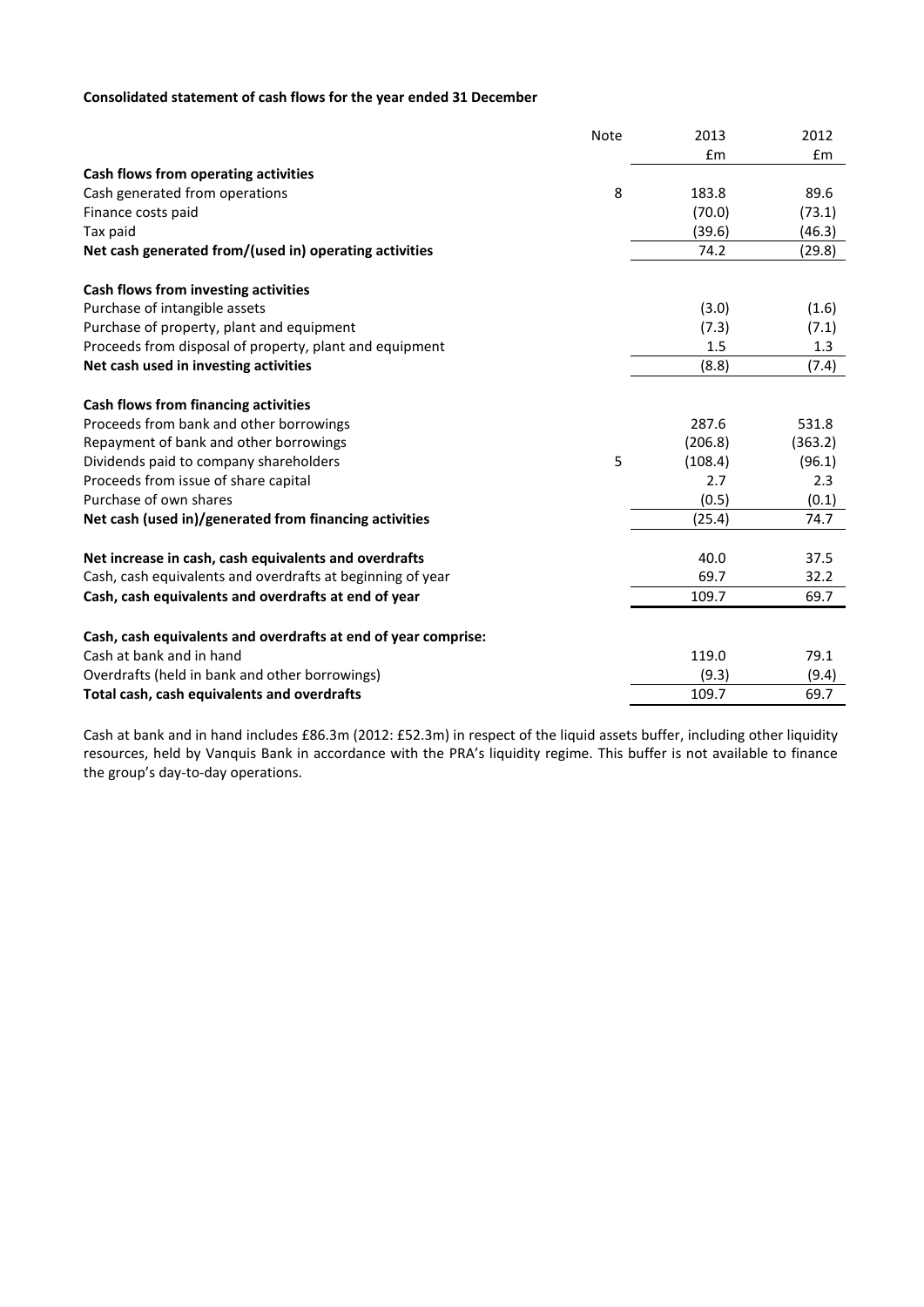#### **Notes to the preliminary announcement**

#### **1. Basis of preparation**

The preliminary announcement has been prepared in accordance with the Listing Rules of the FCA and is based on the 2013 financial statements which have been prepared under International Financial Reporting Standards (IFRS) as adopted by the European Union and those parts of the Companies Act 2006 applicable to companies reporting under IFRS.

Except as described below, the accounting policies applied in preparing the preliminary announcement are consistent with those used in preparing the statutory financial statements for the year ended 31 December 2012.

IAS 19, 'Employee Benefits' was amended in June 2011 and was applicable from 1 January 2013 with retrospective application required. The changes to the standard require the group to calculate its annual pension charge as the current service cost plus or minus the discount rate applied to the net pension asset. This replaces the previous calculation which was the current service cost plus the expected return on plan assets less the unwinding of the discount rate on liabilities. In effect, this requires the group to replace its long-term rate of return on assets assumption with its discount rate thereby reducing the assumed return on assets and increasing the pension charge. The retrospective application results in an increase in administrative costs and, therefore, a reduction in earnings with a corresponding adjustment to the actuarial movement on the retirement benefit asset taken through the consolidated statement of comprehensive income. The associated deferred tax charges/credits taken through the income statement and through the consolidated statement of comprehensive income have also been restated. There is, therefore, no balance sheet impact. The table below shows the impact of the restatement on 2012 profit before tax and exceptional items:

|                                                     | Year ended 31 December 2012 |                              |          |
|-----------------------------------------------------|-----------------------------|------------------------------|----------|
|                                                     | Reported                    | Adjustment                   | Restated |
|                                                     | $\mathsf{fm}$               | $\mathbf{f}$ m               | £m       |
|                                                     |                             |                              |          |
| Vanguis Bank                                        | 68.0                        |                              | 68.0     |
| <b>CCD</b>                                          | 125.1                       | (2.2)                        | 122.9    |
| Central                                             | (12.0)                      | (0.5)                        | (12.5)   |
| Total group profit before tax and exceptional items | 181.1                       | (2.7)                        | 178.4    |
|                                                     |                             |                              |          |
| Actuarial movements on retirement benefit asset     | (14.1)                      | 2.7                          | (11.4)   |
|                                                     |                             |                              |          |
| <b>Retirement benefit asset</b>                     | 23.0                        | $\qquad \qquad \blacksquare$ | 23.0     |

The preliminary announcement does not constitute the statutory financial statements of the group within the meaning of Section 434 of the Companies Act 2006. The statutory financial statements for the year ended 31 December 2012 have been filed with the Registrar of Companies. The auditor has reported on those financial statements and on the statutory financial statements for the year ended 31 December 2013, which will be filed with the Registrar of Companies following the annual general meeting. Both the audit reports were unqualified, did not draw attention to any matters by way of emphasis and did not contain any statement under Section 498 of the Companies Act 2006.

The preliminary announcement has been agreed with the company's auditor for release.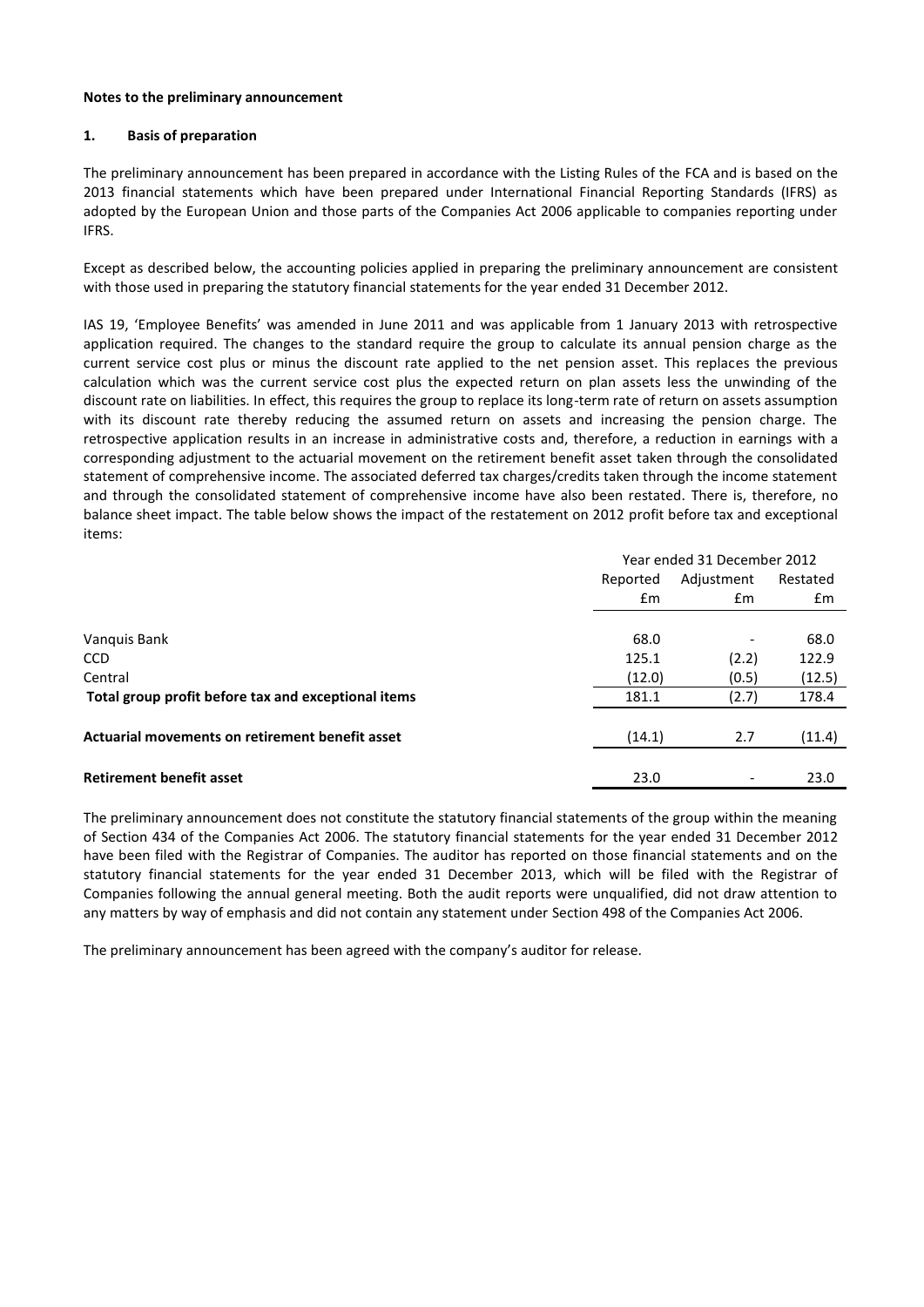## **2. Segment reporting**

|                                      |         |                |        | Profit/(loss) before |
|--------------------------------------|---------|----------------|--------|----------------------|
|                                      |         | Revenue        |        | taxation             |
|                                      | 2013    | 2012           |        | 2012                 |
|                                      |         |                |        | (restated)           |
|                                      | Em      | $\mathbf{f}$ m | Em     | £m                   |
| Vanquis Bank                         | 381.0   | 283.1          | 106.1  | 68.0                 |
| <b>CCD</b>                           | 697.1   | 696.9          | 102.5  | 122.9                |
| Central costs                        |         | -              | (12.5) | (12.5)               |
| Total group before exceptional items | 1,078.1 | 980.0          | 196.1  | 178.4                |
| <b>Exceptional items</b>             |         |                | (13.7) | 15.6                 |
| <b>Total group</b>                   | 1,078.1 | 980.0          | 182.4  | 194.0                |

An exceptional item of £13.7m has been incurred in 2013 relating to the cost of a business restructuring within CCD, including the redundancy costs associated with a headcount reduction of 520 employees. The exceptional cost is stated net of an exceptional curtailment credit of £1.6m associated with those employees made redundant who were part of the group's defined benefit pension scheme (see note 7).

Exceptional items in 2012 comprised: (i) a curtailment credit of £17.7m following the removal of the link to final salary at retirement from the group's defined benefit pension scheme (see note 7); and (ii) a £2.1m charge relating to the impairment of goodwill in respect of Cheque Exchange Limited, a business originally acquired in 2001 and now subsumed within CCD.

All of the above activities relate to continuing operations. Revenue between business segments is not material.

|                                      | Segment assets |              |       | Net assets |
|--------------------------------------|----------------|--------------|-------|------------|
|                                      | 2013           | 2012<br>2013 |       | 2012       |
|                                      |                | (restated)   |       | (restated) |
|                                      | Em             | Em           | Em    | £m         |
| Vanguis Bank                         | 969.8          | 716.1        | 216.5 | 152.0      |
| <b>CCD</b>                           | 783.8          | 930.0        | 171.3 | 205.5      |
| Central                              | 85.4           | 71.7         | 29.0  | 17.9       |
| Total before intra-group elimination | 1,839.0        | 1,717.8      | 416.8 | 375.4      |
| Intra-group elimination              | (28.8)         | (31.3)       |       |            |
| <b>Total group</b>                   | 1,810.2        | 1,686.5      | 416.8 | 375.4      |

Segment net assets are based on the statutory accounts of the companies forming the group's business segments adjusted to assume repayment of intra-group balances and rebasing the borrowings of CCD to reflect a borrowings to receivables ratio of 80%. The impact of this is an increase in the notional allocation of group borrowings to CCD of £28.8m (2012: £31.3m) and an increase in the notional cash allocated to central activities of the same amount. The intra-group elimination adjustment removes this notional allocation to state borrowings and cash on a consolidated group basis.

The group's businesses operate principally in the UK and Republic of Ireland. Vanquis Bank established a branch in Poland as part of a pilot credit card operation during the first half of 2012. The revenue in respect of the branch in 2013 amounted to £2.2m (2012: £0.1m) and the loss amounted to £7.6m (2012: £3.3m). The net liabilities of the branch amounted to £9.5m at 31 December 2013 (2012: £1.2m), comprising assets of £16.0m (2012: £2.8m) and liabilities of £25.5m (2012: £4.0m). These figures are included within the Vanquis Bank figures in the tables above.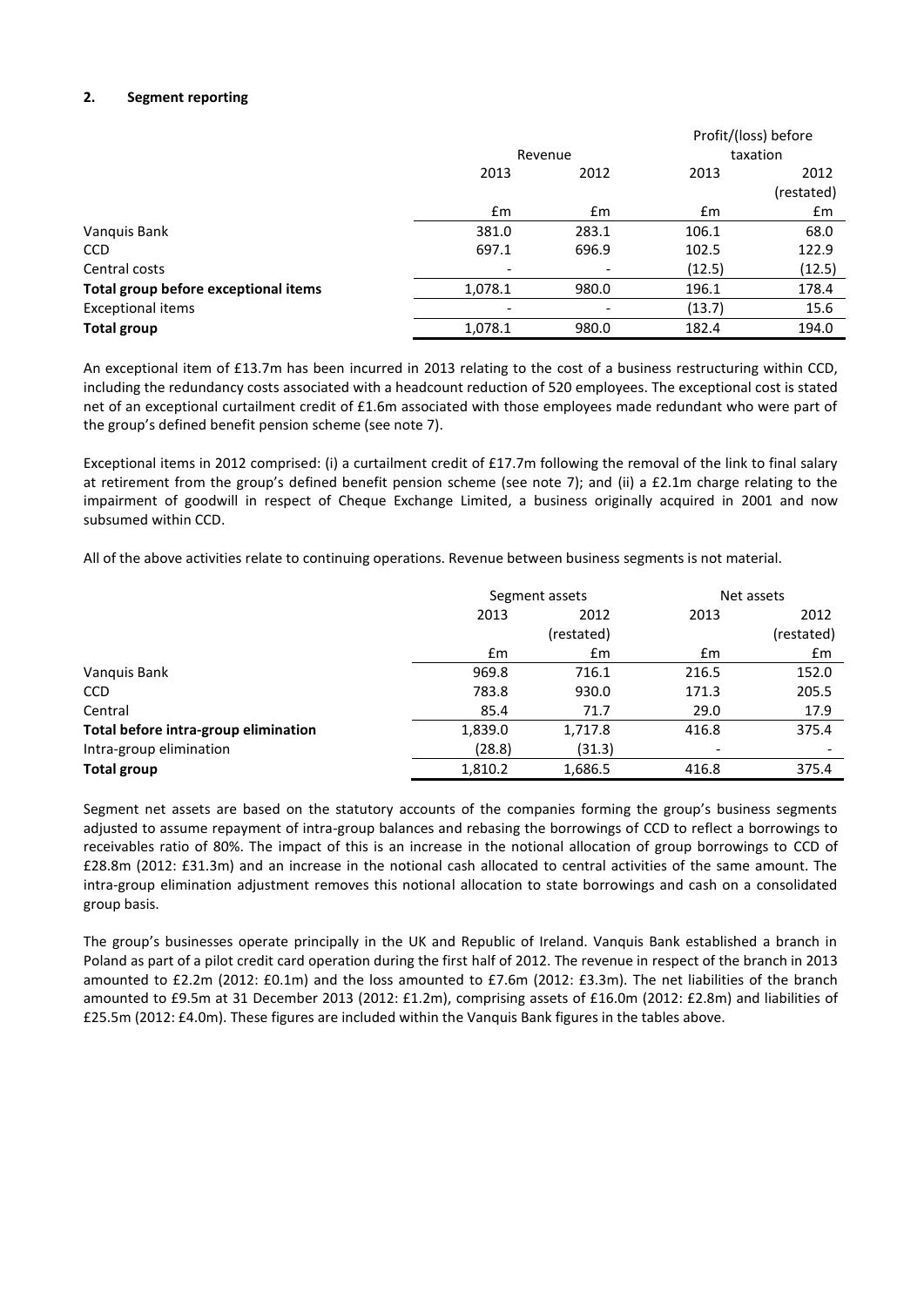## **3. Tax charge**

The tax charge in the income statement is as follows:

|                                 | 2013          | 2012<br>(restated) |
|---------------------------------|---------------|--------------------|
|                                 | $\mathsf{fm}$ | £m                 |
| Current tax:                    |               |                    |
| $- UK$                          | (37.7)        | (43.0)             |
| - overseas                      | (0.5)         | (0.9)              |
| Total current tax               | (38.2)        | (43.9)             |
| Deferred tax                    | (2.5)         | (3.7)              |
| Impact of change in UK tax rate | (0.7)         | (0.4)              |
| <b>Total tax charge</b>         | (41.4)        | (48.0)             |

The tax credit in respect of exceptional items in 2013 amounted to £3.2m (2012: charge of £4.3m).

As a result of the changes in the UK corporation tax rate, deferred tax balances have been re-measured at 20% (2012: 23%) on the basis that the temporary differences on which the deferred tax balances have been calculated are expected to reverse after 1 April 2015 (2012: 1 April 2013). A tax charge of £0.7m in 2013 (2012: £0.4m) represents the income statement adjustment to deferred tax as a result of this change, which primarily arises as a result of revaluing the benefit of future tax deductions at the lower 20% tax rate. An additional deferred tax credit of £0.3m in 2013 (2012: charge of £0.1m) has been taken directly to other comprehensive income, reflecting the change in UK corporation tax rates on items previously reflected directly in other comprehensive income.

The tax credit on items taken directly to other comprehensive income as follows:

|                                                                                  | 2013  | 2012       |
|----------------------------------------------------------------------------------|-------|------------|
|                                                                                  |       | (restated) |
|                                                                                  | £m    | £m         |
| Current tax (charge)/credit on cash flow hedges                                  | (0.6) | 0.1        |
| Deferred tax credit on actuarial movements on retirement benefit asset           | 0.9   | 2.7        |
| Tax credit on items taken directly to other comprehensive income prior to impact |       |            |
| of change in UK tax rate                                                         | 0.3   | 2.8        |
| Impact of change in UK tax rate                                                  | 0.3   | (0.1)      |
| Total tax credit on items taken directly to other comprehensive income           | 0.6   | 2.7        |

The movement in deferred tax assets during the year can be analysed as follows:

|                                                                               | 2013  | 2012       |
|-------------------------------------------------------------------------------|-------|------------|
|                                                                               |       | (restated) |
|                                                                               | £m    | £m         |
| At 1 January                                                                  | 6.1   | 7.5        |
| Charge to the income statement                                                | (2.5) | (3.7)      |
| Credit on other comprehensive income prior to impact of change in UK tax rate | 0.3   | 2.8        |
| Impact of change in UK tax rate:                                              |       |            |
| - charge to the income statement                                              | (0.7) | (0.4)      |
| - credit/(charge) to other comprehensive income                               | 0.3   | (0.1)      |
| At 31 December                                                                | 3.5   | 6.1        |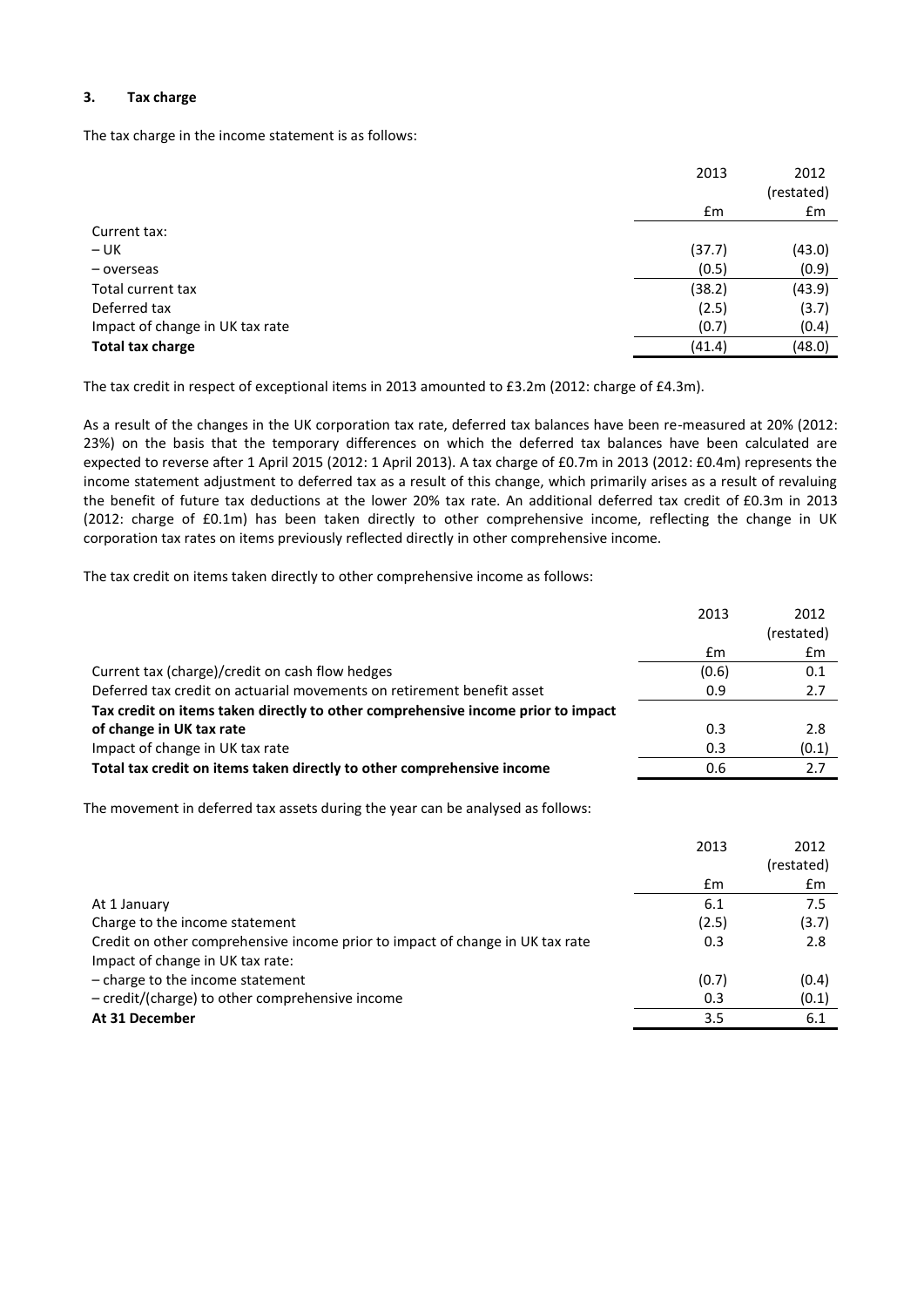## **3. Tax charge (continued)**

The rate of tax charge on the profit before taxation for the year is lower than (2012: higher than) the average standard rate of corporation tax in the UK of 23.25% (2012: 24.50%). This can be reconciled as follows:

|                                                                                      | 2013   | 2012       |
|--------------------------------------------------------------------------------------|--------|------------|
|                                                                                      |        | (restated) |
|                                                                                      | £m     | £m         |
| <b>Profit before taxation</b>                                                        | 182.4  | 194.0      |
| Profit before taxation multiplied by the average standard rate of corporation tax in |        |            |
| the UK of 23.25% (2012: 24.50%)                                                      | (42.4) | (47.5)     |
| Effects of:                                                                          |        |            |
| - benefit of lower tax rates overseas                                                | 0.7    | 1.0        |
| - impairment of goodwill not deductible for tax purposes                             |        | (0.5)      |
| - adjustment in respect of prior years                                               | 1.3    | (0.5)      |
| - expenses not deductible for tax purposes, net of non-taxable income                | (0.3)  | (0.1)      |
| - impact of change in UK tax rate                                                    | (0.7)  | (0.4)      |
| <b>Total tax charge</b>                                                              | (41.4) | (48.0)     |

#### **4. Earnings per share**

Basic earnings per share is calculated by dividing the profit for the year attributable to equity shareholders by the weighted average number of ordinary shares outstanding during the year, adjusted for treasury shares (own shares held). Diluted earnings per share calculates the effect on earnings per share assuming conversion of all dilutive potential ordinary shares. Dilutive potential ordinary shares are calculated as follows:

- (i) For share awards outstanding under performance-related share incentive schemes such as the Performance Share Plan (PSP) and the Long Term Incentive Scheme (LTIS), the number of dilutive potential ordinary shares is calculated based on the number of shares which would be issuable if: (i) the end of the reporting period is assumed to be the end of the schemes' performance period; and (ii) the performance targets have been met as at that date.
- (ii) For share options outstanding under non-performance related schemes such as the Save As You Earn scheme (SAYE), a calculation is performed to determine the number of shares that could have been acquired at fair value (determined as the average annual market share price of the company's shares) based on the monetary value of the subscription rights attached to outstanding share options. The number of shares calculated is compared with the number of share options outstanding, with the difference being the dilutive potential ordinary shares.

Reconciliations of basic and diluted earnings per share are set out below:

|                                      | Earnings | 2013<br>Weighted<br>average<br>number of<br>shares | Per share<br>amount | Earnings      | 2012<br>Weighted<br>average<br>number of<br>shares | Per share<br>amount |
|--------------------------------------|----------|----------------------------------------------------|---------------------|---------------|----------------------------------------------------|---------------------|
|                                      |          |                                                    |                     | (restated)    |                                                    | (restated)          |
|                                      | £m       | m                                                  | Pence               | $\mathsf{fm}$ | m                                                  | pence               |
| <b>Earnings per share</b>            |          |                                                    |                     |               |                                                    |                     |
| Shares in issue during the year      |          | 139.1                                              |                     |               | 138.0                                              |                     |
| Own shares held                      |          | (3.8)                                              |                     |               | (3.9)                                              |                     |
| <b>Basic earnings per share</b>      | 141.0    | 135.3                                              | 104.2               | 146.0         | 134.1                                              | 108.9               |
| Dilutive effect of share options and |          |                                                    |                     |               |                                                    |                     |
| awards                               |          | 2.7                                                | (2.0)               |               | 2.5                                                | (2.0)               |
| Diluted earnings per share           | 141.0    | 138.0                                              | 102.2               | 146.0         | 136.6                                              | 106.9               |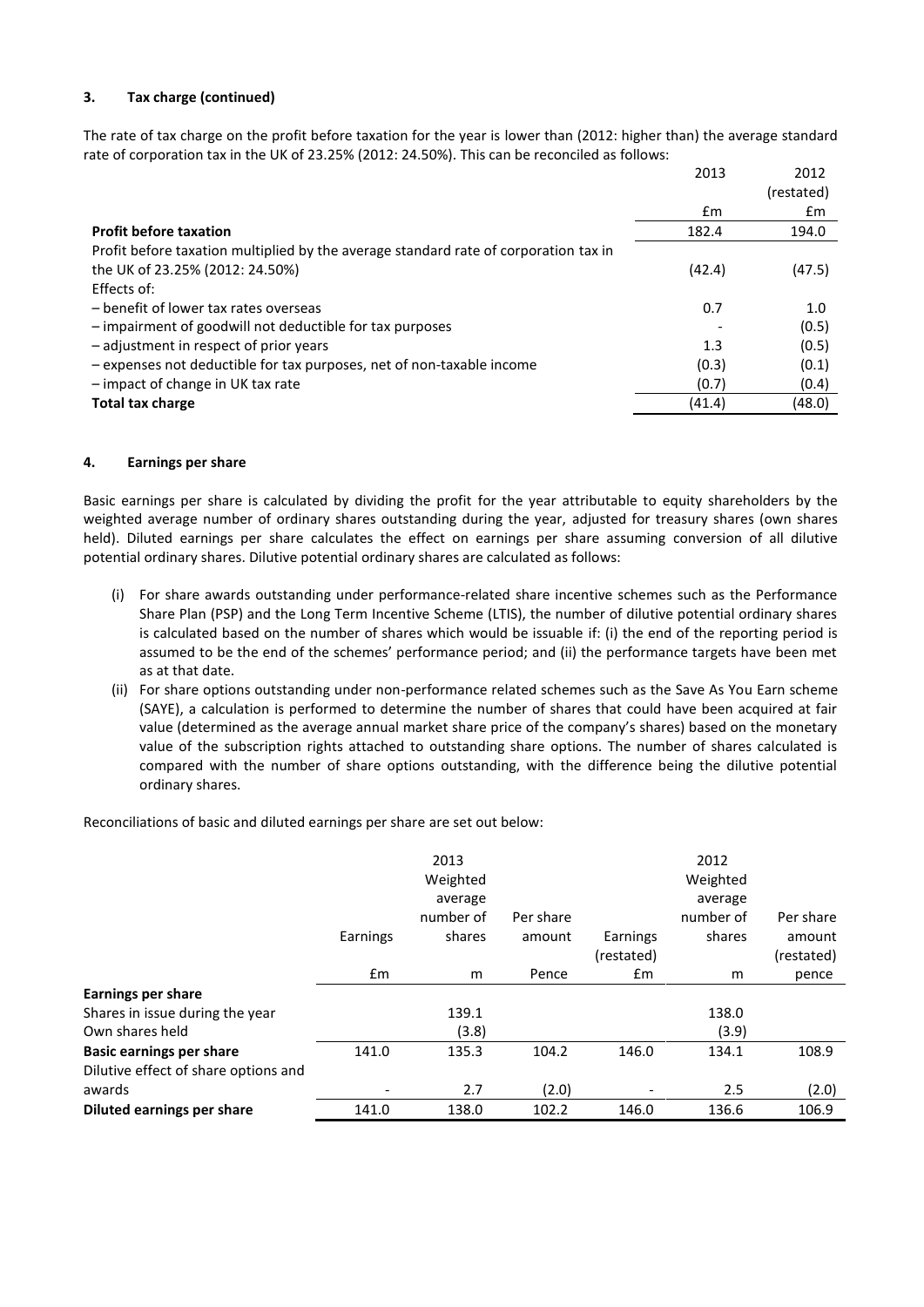## **4. Earnings per share (continued)**

The directors have elected to show an adjusted earnings per share prior to exceptional items (see note 2). This is presented to show the earnings per share generated by the group's underlying operations. A reconciliation of basic and diluted earnings per share to adjusted basic and diluted earnings per share is as follows:

|                                 |               | 2013                         |           |               | 2012      |            |
|---------------------------------|---------------|------------------------------|-----------|---------------|-----------|------------|
|                                 |               | Weighted                     |           |               | Weighted  |            |
|                                 |               | average                      |           |               | average   |            |
|                                 |               | number of                    | Per share |               | number of | Per share  |
|                                 | Earnings      | shares                       | amount    | Earnings      | shares    | amount     |
|                                 |               |                              |           | (restated)    |           | (restated) |
|                                 | $\mathsf{fm}$ | m                            | pence     | $\mathsf{fm}$ | m         | pence      |
| <b>Basic earnings per share</b> | 141.0         | 135.3                        | 104.2     | 146.0         | 134.1     | 108.9      |
| Exceptional items, net of tax   | 10.5          | $\qquad \qquad \blacksquare$ | 7.8       | (11.3)        |           | (8.5)      |
| Adjusted basic earnings per     |               |                              |           |               |           |            |
| share                           | 151.5         | 135.3                        | 112.0     | 134.7         | 134.1     | 100.4      |
|                                 |               |                              |           |               |           |            |
| Diluted earnings per share      | 141.0         | 138.0                        | 102.2     | 146.0         | 136.6     | 106.9      |
| Exceptional items, net of tax   | 10.5          | $\overline{\phantom{a}}$     | 7.6       | (11.3)        |           | (8.3)      |
| Adjusted diluted earnings per   |               |                              |           |               |           |            |
| share                           | 151.5         | 138.0                        | 109.8     | 134.7         | 136.6     | 98.6       |

#### **5. Dividends**

|                |                   | 2013                     | 2012                     |
|----------------|-------------------|--------------------------|--------------------------|
|                |                   | £m                       | £m                       |
| 2011 final     | -42.3p per share  | $\overline{\phantom{a}}$ | 57.2                     |
| 2012 interim   | - 28.8p per share | $\overline{\phantom{a}}$ | 38.9                     |
| 2012 final     | -48.4p per share  | 66.0                     |                          |
| 2013 interim   | -31.0p per share  | 42.4                     | $\overline{\phantom{0}}$ |
| Dividends paid |                   | 108.4                    | 96.1                     |

The directors are recommending a final dividend in respect of the financial year ended 31 December 2013 of 54.0p per share (2012: 48.4p) which will amount to an estimated dividend payment of £73.6m (2012: £66.0m). If approved by the shareholders at the annual general meeting on 8 May 2014, this dividend will be paid on 20 June 2014 to shareholders who are on the register of members at 23 May 2014. This dividend is not reflected in the balance sheet as at 31 December 2013 as it is subject to shareholder approval.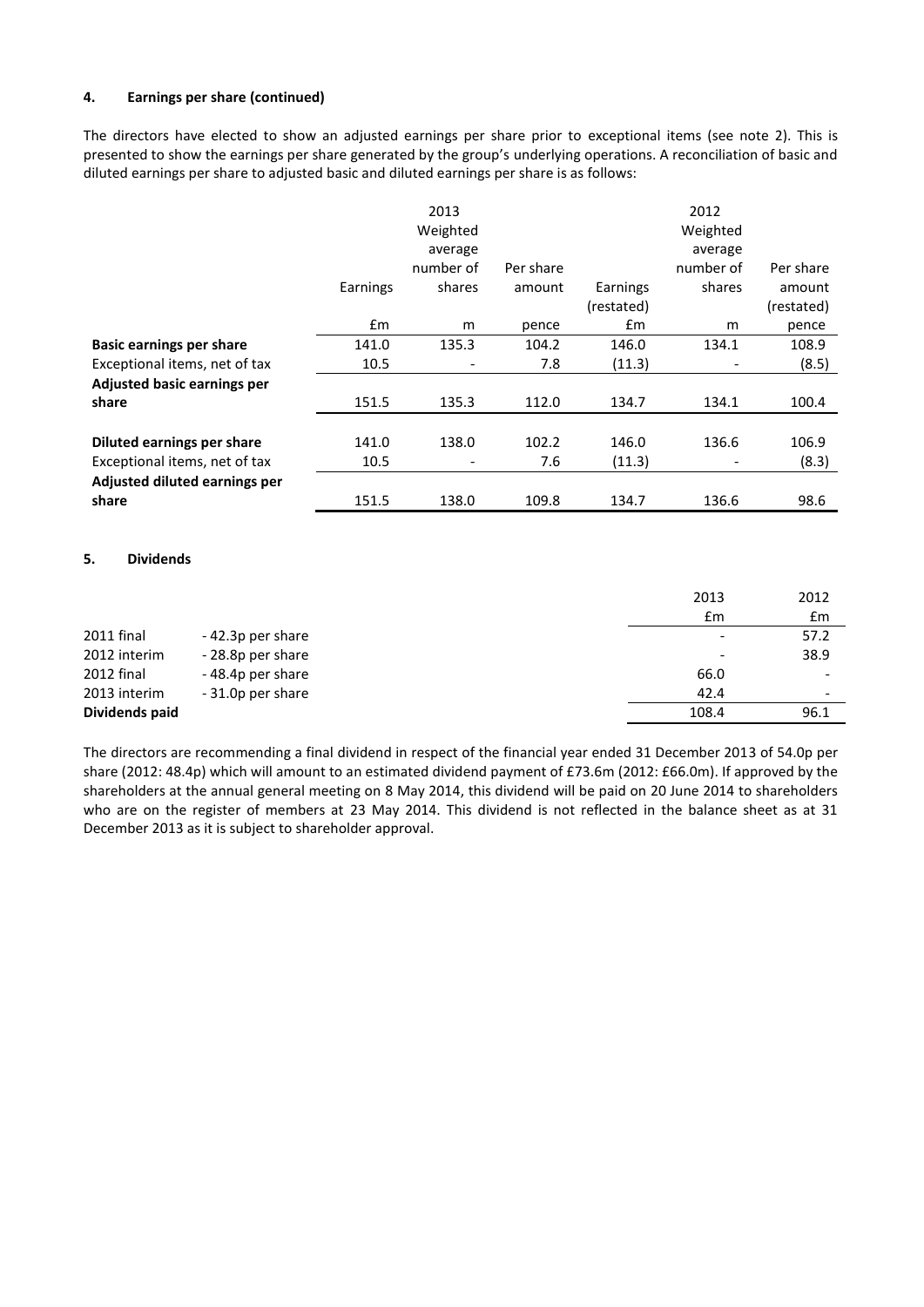#### **6. Amounts receivable from customers**

|                             | 2013          | 2012    |
|-----------------------------|---------------|---------|
|                             | $\mathsf{fm}$ | £m      |
| Vanquis Bank                | 866.6         | 643.3   |
| <b>CCD</b>                  | 740.0         | 870.5   |
| <b>Total group</b>          | 1,606.6       | 1,513.8 |
|                             |               |         |
| Analysed as:                |               |         |
| - due in more than one year | 79.7          | 97.5    |
| - due within one year       | 1,526.9       | 1,416.3 |
| <b>Total group</b>          | 1,606.6       | 1,513.8 |
|                             |               |         |

Vanquis Bank receivables comprise £861.3m (2012: £641.5m) in respect of the UK business and £5.3m (2012: £1.8m) in respect of the Polish pilot operation.

CCD receivables comprise £738.2m in respect of the home credit business (2012: £869.6m), £1.8m in respect of Satsuma (2012: £nil) and £nil in respect of the collect-out of Real Personal Finance (2012: £0.9m).

The impairment charge in respect of amounts receivable from customers reflected within operating costs can be analysed as follows:

|                    | 2013  | 2012  |
|--------------------|-------|-------|
|                    | £m    | £m    |
| Vanquis Bank       | 129.4 | 95.9  |
| <b>CCD</b>         | 269.7 | 230.2 |
| <b>Total group</b> | 399.1 | 326.1 |

The impairment charge in Vanquis Bank comprises £126.3m (2012: £95.9m) in respect of the UK business and £3.1m (2012: £nil) in respect of the Polish pilot operation.

Impairment in Vanquis Bank is deducted from the carrying value of amounts receivable from customers by the use of an allowance account. The Vanquis Bank allowance account as at 31 December 2013 amounted to £128.8m (2012: £91.4m). Within CCD, impairments are deducted directly from amounts receivable from customers without the use of an allowance account.

## **7. Retirement benefit asset**

The group operates a defined benefit pension scheme: the Provident Financial Staff Pension Scheme. The scheme has been substantially closed to new members since 1 January 2003. The scheme covers 29% of employees with companyprovided pension arrangements and is of the funded, defined benefit type.

All future benefits in the scheme are now provided on a 'cash balance' basis, with a defined amount being made available at retirement, based on a percentage of salary that is revalued up to retirement with reference to increases in price inflation. This retirement account is then used to purchase an annuity on the open market. The scheme also provides pension benefits that were accrued in the past on a final salary basis, but which are no longer linked to final salary.

The most recent actuarial valuations of scheme assets and the present value of the defined benefit obligation were carried out as at 1 June 2012 by a qualified independent actuary. The valuation used for the purposes of IAS 19 'Employee benefits' has been based on the results of this valuation which has been updated to take account of the requirements of IAS 19 in order to assess the liabilities of the scheme at the balance sheet date. Scheme assets are stated at fair value at the balance sheet date.

From 1 January 2013, the group has mandatorily adopted the revised IAS 19 'Employee Benefits' which has resulted in a restatement of prior year comparatives (see note 1).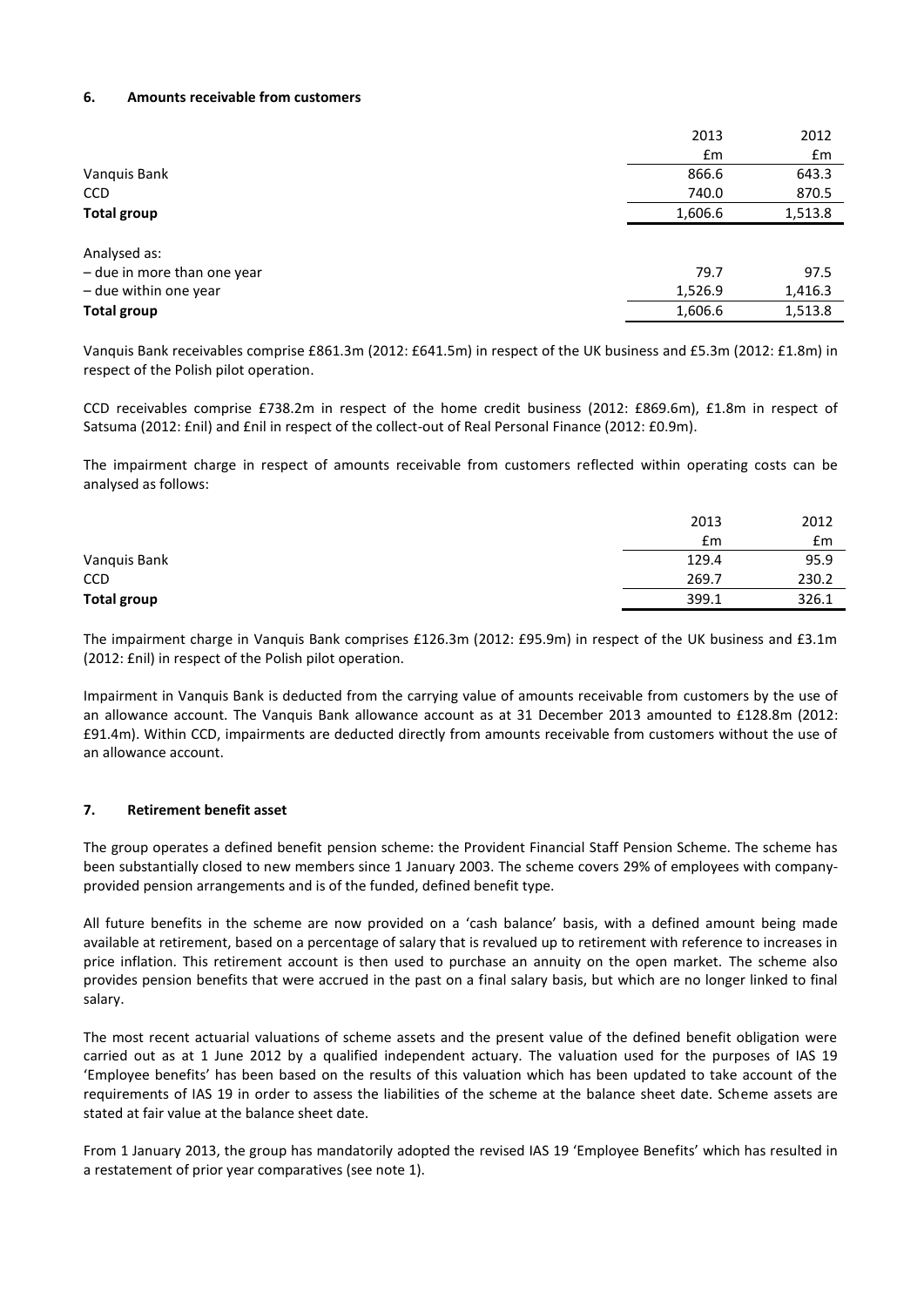# **7. Retirement benefit asset (continued)**

The net retirement benefit asset recognised in the balance sheet of the group is as follows:

|                                                                 | 2013    | 2012    |
|-----------------------------------------------------------------|---------|---------|
|                                                                 | £m      | £m      |
| Equities                                                        | 237.4   | 249.2   |
| Corporate bonds                                                 | 156.7   | 187.4   |
| Index-linked gilts                                              | 145.2   | 103.9   |
| Cash and money market funds                                     | 74.5    | 30.2    |
| Fair value of scheme assets                                     | 613.8   | 570.7   |
| Present value of defined benefit obligation                     | (584.6) | (547.7) |
| Net retirement benefit asset recognised in the balance sheet    | 29.2    | 23.0    |
|                                                                 |         |         |
| The amounts recognised in the income statement were as follows: |         |         |

|                                                                              | 2013   | 2012       |
|------------------------------------------------------------------------------|--------|------------|
|                                                                              |        | (restated) |
|                                                                              | £m     | £m         |
| Current service cost                                                         | (7.1)  | (7.6)      |
| Interest on scheme liabilities                                               | (24.5) | (24.9)     |
| Interest on scheme assets                                                    | 25.6   | 25.6       |
| Net charge recognised in the income statement before exceptional curtailment |        |            |
| credit                                                                       | (6.0)  | (6.9)      |
| Exceptional curtailment credit                                               | 1.6    | 17.7       |
| Net (charge)/credit recognised in the income statement                       | (4.4)  | 10.8       |

The exceptional curtailment credit in 2013 of £1.6m relates to the reduction in headcount of 520 following the business restructuring within CCD (see note 2). The exceptional curtailment credit in 2012 of £17.7m related to the change during the year to applying statutory revaluations to accrued final salary benefits rather than in line with future salary increases (see note 2).

The net (charge)/credit recognised in the income statement has been included within administrative costs.

Movements in the fair value of scheme assets were as follows:

|                                            | 2013   | 2012       |
|--------------------------------------------|--------|------------|
|                                            |        | (restated) |
|                                            | £m     | £m         |
| Fair value of scheme assets at 1 January   | 570.7  | 525.0      |
| Interest on scheme assets                  | 25.6   | 25.6       |
| Actuarial movement on scheme assets        | 20.1   | 25.3       |
| Contributions paid by the group            | 14.5   | 10.1       |
| Net benefits paid out                      | (17.1) | (15.3)     |
| Fair value of scheme assets at 31 December | 613.8  | 570.7      |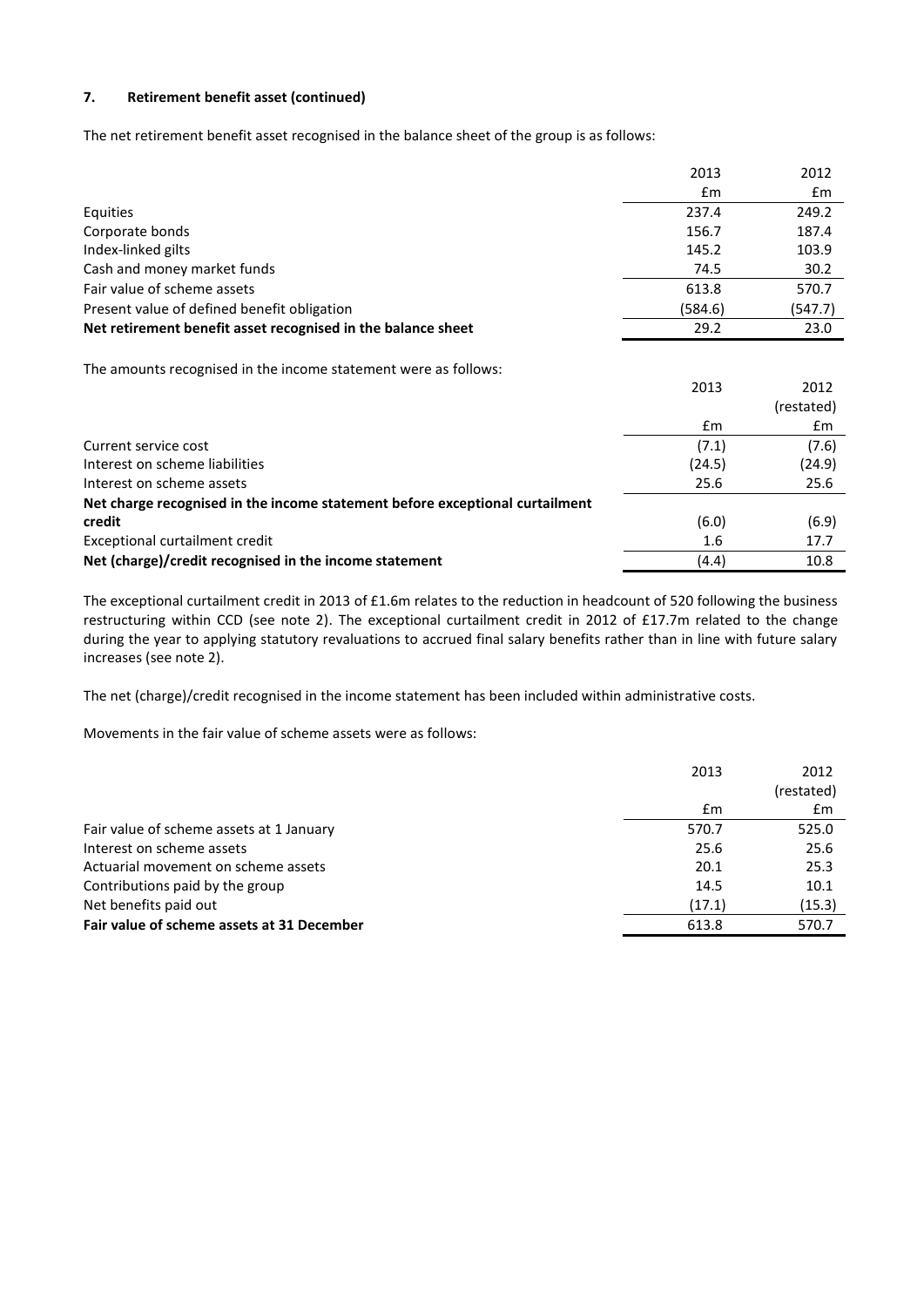## **7. Retirement benefit asset (continued)**

Movements in the present value of the defined benefit obligation were as follows:

|                                                            | 2013    | 2012       |
|------------------------------------------------------------|---------|------------|
|                                                            |         | (restated) |
|                                                            | £m      | £m         |
| Present value of defined benefit obligation at 1 January   | (547.7) | (511.5)    |
| Current service cost                                       | (7.1)   | (7.6)      |
| Interest on scheme liabilities                             | (24.5)  | (24.9)     |
| Exceptional curtailment credit                             | 1.6     | 17.7       |
| Actuarial movement on scheme liabilities                   | (24.0)  | (36.7)     |
| Net benefits paid out                                      | 17.1    | 15.3       |
| Present value of defined benefit obligation at 31 December | (584.6) | (547.7)    |

The principal actuarial assumptions used at the balance sheet date were as follows:

|                                                 | 2013 | 2012 |
|-------------------------------------------------|------|------|
|                                                 | %    | %    |
| Price inflation - RPI                           | 3.40 | 3.00 |
| Price inflation - CPI                           | 2.40 | 2.25 |
| Rate of increase to pensions in payment         | 3.10 | 2.80 |
| Inflationary increases to pensions in deferment | 2.40 | 2.25 |
| Discount rate                                   | 4.40 | 4.50 |

The mortality assumptions used in the valuation of the group's defined benefit pension scheme are based on the mortality experience of self-administered pension schemes and allow for future improvements in life expectancy.

The group uses the S1PA standard tables as the basis for projecting mortality adjusted for the following factors:

- A 5% upwards adjustment to mortality rates for males and a 15% upwards adjustment for females is made in order to reflect lower life expectancies within the scheme compared to average pension schemes; and
- Future mortality improvements are in line with the CMI 2013 projections with long-term trend improvements of 1.25% per annum.

In more simple terms, it is assumed that members who retire in the future at age 65 will live on average for a further 24 years if they are male (2012: 24 years) and for a further 25 years if they are female (2012: 26 years). If assumed life expectancies had been one year greater, the net retirement benefit asset would have been reduced by approximately £18m (2012: £20m).

An analysis of amounts recognised in the statement of comprehensive income is set out below:

|                                                                                | 2013   | 2012       |
|--------------------------------------------------------------------------------|--------|------------|
|                                                                                |        | (restated) |
|                                                                                | £m     | £m         |
| Actuarial movements on scheme assets                                           | 20.1   | 25.3       |
| Actuarial movements on scheme liabilities                                      | (24.0) | (36.7)     |
| Actuarial movements recognised in the statement of comprehensive income in the |        |            |
| year                                                                           | (3.9)  | (11.4)     |